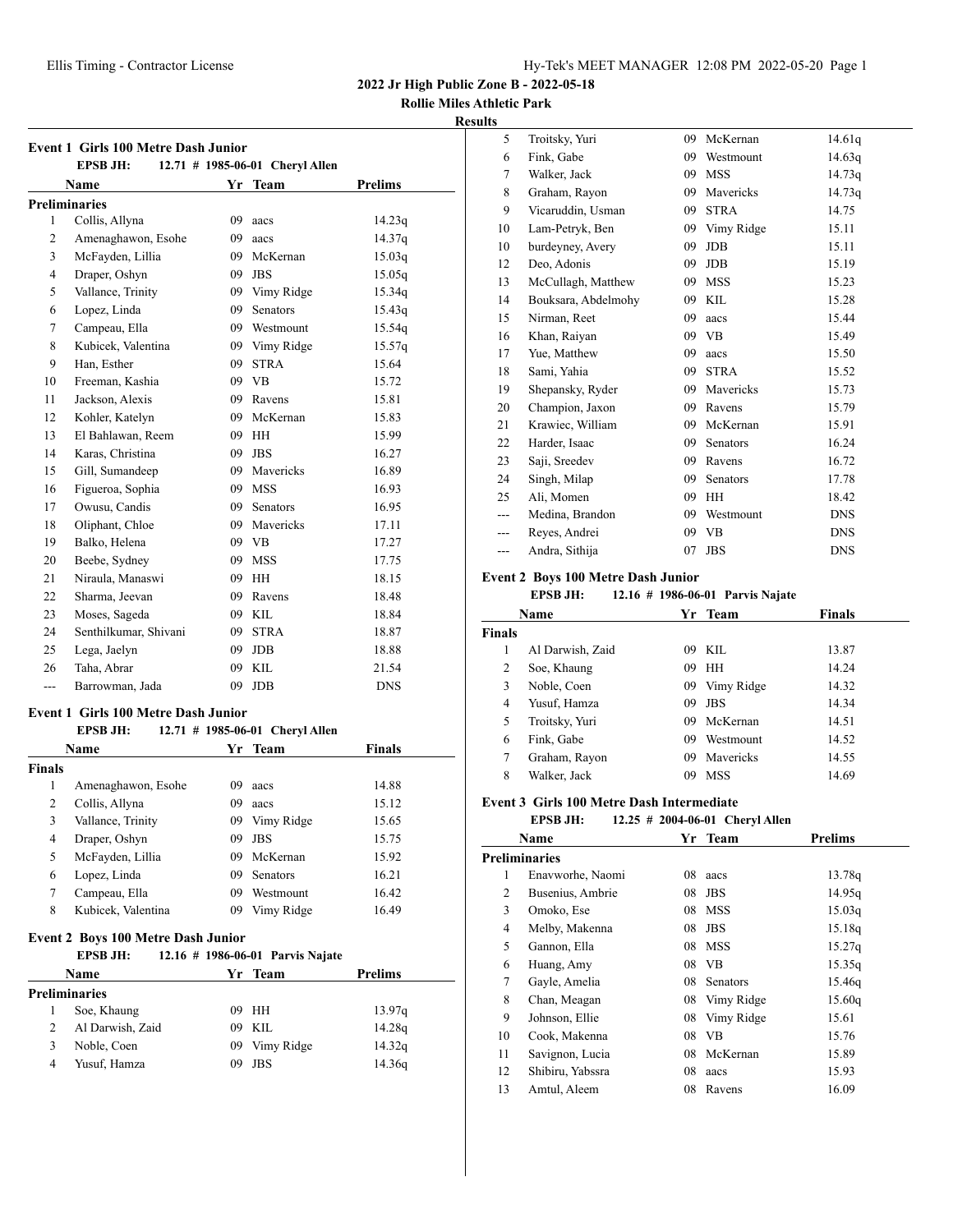**Rollie Miles Athletic Park**

## **Results**

| Preliminaries  (Event 3 Girls 100 Metre Dash Intermediate) |                   |    |             |            |
|------------------------------------------------------------|-------------------|----|-------------|------------|
|                                                            | Name              | Yr | Team        | Prelims    |
| 14                                                         | Zahariuk, Sydney  | 08 | Mavericks   | 16.18      |
| 15                                                         | Baber, Fateha     | 08 | JDB         | 16.30      |
| 16                                                         | McHugh, Maya      | 08 | McKernan    | 16.33      |
| 17                                                         | Alkarout, Yasmine | 08 | KIL         | 16.51      |
| 18                                                         | Khalyan, Gofran   | 08 | KIL         | 16.84      |
| 19                                                         | Zhao, Sophia      | 08 | <b>STRA</b> | 17.12      |
| 20                                                         | Thapa, Krishala   | 08 | Ravens      | 17.36      |
| 21                                                         | Sam, Kelly        | 08 | Mavericks   | 18.91      |
| $---$                                                      | Hanifi, Madina    | 08 | JDB         | <b>DNS</b> |
| ---                                                        | Wahla, Jasmeen    | 08 | HH          | <b>DNS</b> |
| ---                                                        | Nguyen, Tina      | 08 | HH          | <b>DNS</b> |
| $---$                                                      | French, Teagan    | 08 | Senators    | <b>DNS</b> |
| ---                                                        | Armstrong, Olive  | 08 | Westmount   | <b>DNS</b> |
|                                                            | Felix, Aliya      | 08 | Westmount   | <b>DNS</b> |

# **Event 3 Girls 100 Metre Dash Intermediate**

## **EPSB JH: 12.25 # 2004-06-01 Cheryl Allen**

| <b>Name</b>   |                  |    | Yr Team         | Finals |
|---------------|------------------|----|-----------------|--------|
| <b>Finals</b> |                  |    |                 |        |
| 1             | Enavworhe, Naomi | 08 | aacs            | 14.43  |
| 2             | Busenius, Ambrie | 08 | <b>JBS</b>      | 15.35  |
| 3             | Gannon, Ella     | 08 | MSS             | 15.39  |
| 4             | Omoko, Ese       | 08 | <b>MSS</b>      | 15.52  |
| 5             | Melby, Makenna   | 08 | JBS             | 15.68  |
| 6             | Huang, Amy       | 08 | <b>VB</b>       | 15.96  |
| 7             | Gayle, Amelia    | 08 | <b>Senators</b> | 16.08  |
| 8             | Chan, Meagan     | 08 | Vimy Ridge      | 20.62  |

# **Event 4 Boys 100 Metre Dash Intermediate**

#### **EPSB JH: 11.28 # 2004-06-01 Tyson Day**

| Name           |                            | Yr | <b>Team</b>     | <b>Prelims</b> |  |
|----------------|----------------------------|----|-----------------|----------------|--|
|                | Preliminaries              |    |                 |                |  |
| 1              | redekop, Alex              | 08 | <b>JDB</b>      | 13.37q         |  |
| 2              | Ali, Humza                 | 08 | aacs            | 13.56q         |  |
| 3              | Chun, Matthew              | 08 | <b>JBS</b>      | 13.63q         |  |
| $\overline{4}$ | Shala, Elton               | 08 | <b>MSS</b>      | 13.74q         |  |
| 5              | Francis - Prince, Jeremiah | 08 | Mavericks       | 13.85q         |  |
| 6              | Elshamy, Youssef           | 08 | VB              | 13.89q         |  |
| 7              | Hui, Brandon               | 08 | Vimy Ridge      | 13.90q         |  |
| 8              | Chaves-Barrales, Julian    | 08 | McKernan        | 14.15q         |  |
| 9              | Saini, Milo                | 08 | HH              | 14.28          |  |
| 10             | David, Tony                | 08 | <b>KIL</b>      | 14.31          |  |
| 11             | Chaudry, Ibraheem          | 08 | <b>Senators</b> | 14.46          |  |
| 12             | West, Luan                 | 08 | Vimy Ridge      | 14.48          |  |
| 13             | Wolden, Carter             | 08 | Westmount       | 14.68          |  |
| 14             | Khajehzadeh, Heersa        | 08 | <b>VB</b>       | 14.70          |  |
| 15             | Figueroa, Jonny            | 08 | <b>MSS</b>      | 14.93          |  |
| 16             | Yih, Brandon               | 08 | McKernan        | 15.12          |  |
| 17             | Freeman, Matthew           | 08 | <b>Senators</b> | 15.36          |  |
| 18             | Logan, Kessler             | 08 | HH              | 16.02          |  |
| 19             | Mahmoud, Ahmed             | 08 | KIL             | 16.71          |  |
| 20             | Zemit, Zaid                | 08 | <b>STRA</b>     | 17.66          |  |
| 21             | Coombs, Ehmel              | 08 | <b>JDB</b>      | 17.84          |  |

|                                                    | Fryingpan, Tristan         | 08 | Mavericks   | <b>DNS</b>    |  |
|----------------------------------------------------|----------------------------|----|-------------|---------------|--|
| ---                                                | Agyemang, Eassah           | 08 | aacs        | <b>DNS</b>    |  |
| ---                                                | Abba, Samuel               | 08 | <b>STRA</b> | <b>DNS</b>    |  |
| <b>Event 4 Boys 100 Metre Dash Intermediate</b>    |                            |    |             |               |  |
| <b>EPSB JH:</b><br>11.28 $\#$ 2004-06-01 Tyson Day |                            |    |             |               |  |
|                                                    | Name                       |    | Yr Team     | <b>Finals</b> |  |
| <b>Finals</b>                                      |                            |    |             |               |  |
| 1                                                  | redekop, Alex              | 08 | <b>JDB</b>  | 13.16         |  |
| 2                                                  | Ali, Humza                 | 08 | aacs        | 13.61         |  |
| 3                                                  | Chun, Matthew              | 08 | <b>JBS</b>  | 13.71         |  |
| 4                                                  | Shala, Elton               | 08 | MSS         | 13.78         |  |
| 5                                                  | Elshamy, Youssef           | 08 | VB.         | 14.04         |  |
| 6                                                  | Francis - Prince, Jeremiah | 08 | Mavericks   | 14.56         |  |
| ---                                                | Hui, Brandon               | 08 | Vimy Ridge  | <b>DNS</b>    |  |
|                                                    | Chaves-Barrales, Julian    | 08 | McKernan    | <b>DNS</b>    |  |

#### **Event 5 Girls 100 Metre Dash Senior**

#### **EPSB JH: 11.90 # 2005-06-01 Janelle Lee Pong**

|                | Name               | Yr | <b>Team</b> | <b>Prelims</b> |
|----------------|--------------------|----|-------------|----------------|
|                | Preliminaries      |    |             |                |
| 1              | Wallace, Nyla      | 07 | McKernan    | 14.13q         |
| 2              | Kniesel, Kallie    | 07 | <b>MSS</b>  | 14.65q         |
| 3              | Rami, Amal         | 07 | VB          | 14.92q         |
| $\overline{4}$ | Burbank, Brooke    | 07 | <b>JBS</b>  | 15.15q         |
| 5              | Kwarteng, Elissa   | 07 | <b>MSS</b>  | 15.21q         |
| 6              | Motentan, Jasmine  | 07 | aacs        | 15.26q         |
| 7              | Taylor, Adriana    | 07 | Mavericks   | 15.36q         |
| 8              | Boyd, Hannah       | 07 | Vimy Ridge  | 15.44q         |
| 9              | Ejike, Chiemezuo   | 07 | <b>STRA</b> | 15.54          |
| 10             | Schott, Brooklyn   | 07 | <b>JDB</b>  | 15.60          |
| 11             | Fitzsimmons, Zoe   | 06 | McKernan    | 15.70          |
| 12             | Phan, Jenavive     | 07 | Senators    | 15.78          |
| 13             | Thai, Anna         | 07 | HH          | 15.84          |
| 14             | Chen, Tiffany      | 07 | <b>VB</b>   | 15.89          |
| 15             | Van, Sophia        | 07 | <b>STRA</b> | 15.92          |
| 16             | Brimmo, Tayo       | 07 | JBS         | 15.93          |
| 17             | Vovk, Angelica     | 07 | aacs        | 17.09          |
| 18             | De Guzman, Nicole  | 07 | Senators    | 17.56          |
| 19             | McCann, Emilia     | 07 | Westmount   | 18.34          |
| 20             | Rohlehr, Alicia    | 07 | Westmount   | 19.00          |
| ---            | Asselstine, Brooke | 07 | <b>JDB</b>  | <b>DNS</b>     |

#### **Event 5 Girls 100 Metre Dash Senior**

| EPSB JH: |  |                                        |
|----------|--|----------------------------------------|
|          |  | 11.90 $\#$ 2005-06-01 Janelle Lee Pong |

|               | Name              |     | Yr Team       | <b>Finals</b> |  |
|---------------|-------------------|-----|---------------|---------------|--|
| <b>Finals</b> |                   |     |               |               |  |
| 1             | Wallace, Nyla     | 07. | McKernan      | 14.36         |  |
| 2             | Kniesel, Kallie   | 07  | <b>MSS</b>    | 14.45         |  |
| 3             | Motentan, Jasmine | 07  | aacs          | 15.04         |  |
| 4             | Rami, Amal        | 07  | - VB          | 15.23         |  |
| 5             | Taylor, Adriana   |     | 07 Mavericks  | 15.43         |  |
| 6             | Boyd, Hannah      |     | 07 Vimy Ridge | 15.46         |  |
| 7             | Kwarteng, Elissa  | 07  | <b>MSS</b>    | 15.78         |  |
|               | Burbank, Brooke   | 07  | <b>JBS</b>    | <b>DNS</b>    |  |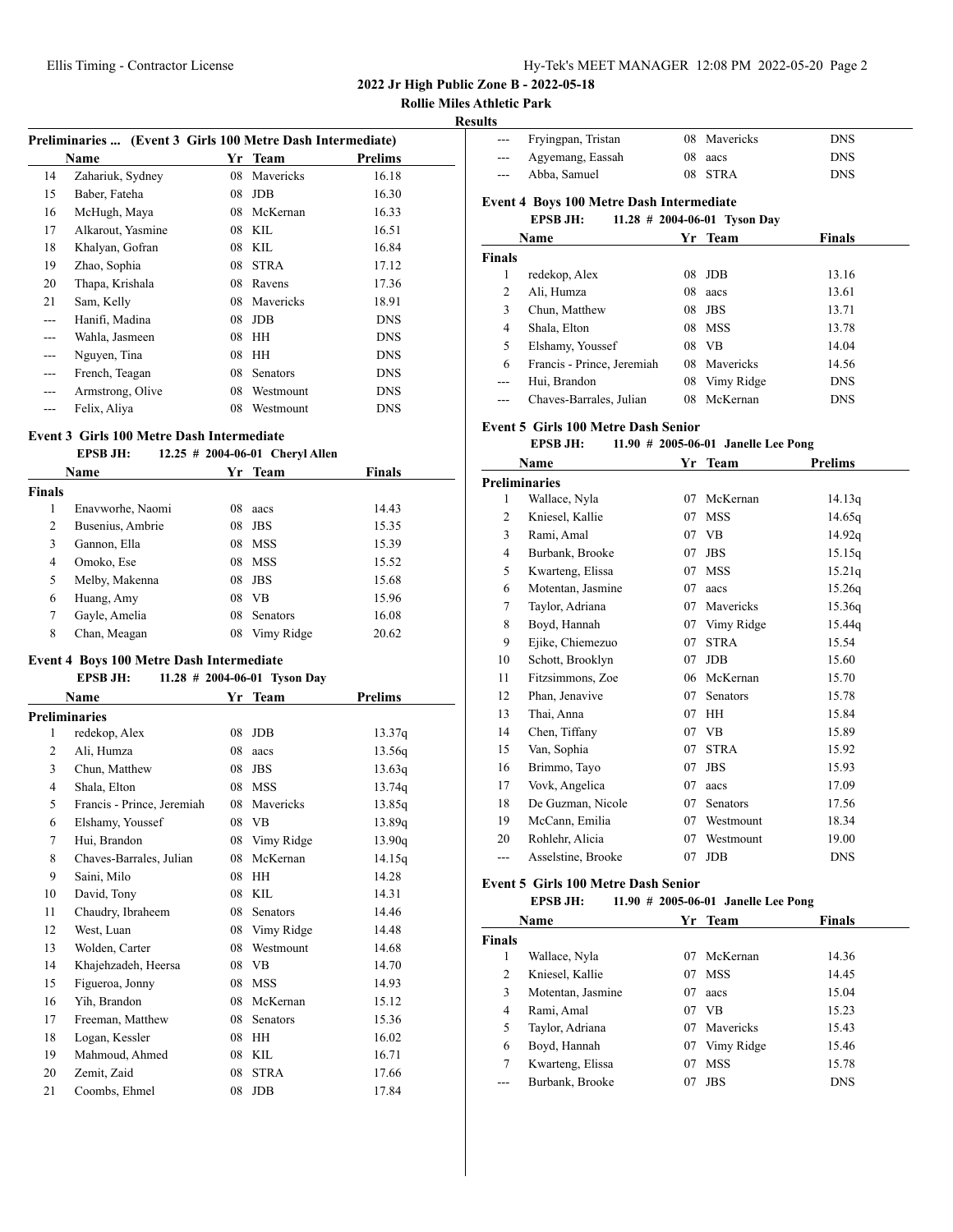**Rollie Miles Athletic Park**

## **Results**

|    | <b>Event 6 Boys 100 Metre Dash Senior</b><br><b>EPSB JH:</b> |    | $10.87$ # 2009-06-01 Tim Kong |            |
|----|--------------------------------------------------------------|----|-------------------------------|------------|
|    | Name                                                         |    | Yr Team                       | Prelims    |
|    | <b>Preliminaries</b>                                         |    |                               |            |
| 1  | Khataw, Ayaan                                                | 07 | JDB.                          | 13.12q     |
| 2  | Alegretto, Nicolas                                           | 07 | <b>VB</b>                     | 13.20q     |
| 3  | Al Ghezi, Sammer                                             | 07 | HH                            | 13.29q     |
| 4  | Huckabay, Nolan                                              | 07 | <b>JBS</b>                    | 13.29q     |
| 5  | Campeau, Xavier                                              | 07 | Westmount                     | 13.39q     |
| 6  | Andrews, Hudson                                              | 07 | <b>MSS</b>                    | 13.45q     |
| 7  | Paolini, Gabriel                                             | 07 | McKernan                      | 13.46g     |
| 8  | Andra, Sithija                                               | 07 | <b>JBS</b>                    | 13.55q     |
| 9  | Fisher, Tsai                                                 | 07 | aacs                          | 13.72      |
| 10 | Hunh, Nolan                                                  | 07 | aacs                          | 13.77      |
| 11 | Chalifoux, Chris                                             | 07 | VB                            | 13.78      |
| 12 | Johnson, Van                                                 | 07 | McKernan                      | 13.87      |
| 13 | Ferrante, Joshua                                             | 07 | Mavericks                     | 14.09      |
| 14 | Gadbois, Hunter                                              | 06 | Vimy Ridge                    | 14.10      |
| 15 | Ayu, Joel                                                    | 07 | <b>STRA</b>                   | 14.71      |
| 16 | Ookeditse, Thabiso                                           | 07 | Westmount                     | 14.86      |
| 17 | Patel, Rishi                                                 | 07 | <b>Senators</b>               | 15.00      |
| 18 | Faisal, Syed-Taha                                            | 07 | <b>STRA</b>                   | 15.18      |
| 19 | Rosca, Cristian                                              | 07 | Ravens                        | 15.32      |
|    | Mahmoud, Omar                                                | 07 | <b>MSS</b>                    | <b>DNS</b> |
|    | Wynn-Watt, Taj                                               | 07 | <b>JDB</b>                    | <b>DNS</b> |

## **Event 6 Boys 100 Metre Dash Senior**

#### **EPSB JH: 10.87 # 2009-06-01 Tim Kong**

| <b>Name</b>    |                    |    | Yr Team    | <b>Finals</b> |  |
|----------------|--------------------|----|------------|---------------|--|
| Finals         |                    |    |            |               |  |
| 1              | Alegretto, Nicolas | 07 | <b>VB</b>  | 13.00         |  |
| $\overline{2}$ | Andra, Sithija     | 07 | <b>JBS</b> | 13.24         |  |
| 3              | Al Ghezi, Sammer   | 07 | HН         | 13.44         |  |
| 4              | Paolini, Gabriel   | 07 | McKernan   | 13.58         |  |
| 5              | Khataw, Ayaan      | 07 | <b>JDB</b> | 13.73         |  |
| 6              | Campeau, Xavier    | 07 | Westmount  | 13.95         |  |
| 7              | Huckabay, Nolan    | 07 | <b>JBS</b> | 13.95         |  |
|                | Andrews, Hudson    | 07 | MSS        | <b>DNS</b>    |  |

#### **Event 7 Girls 200 Metre Dash Junior EPSB JH: 25.46 # 1985-06-01 Cheryl Allen**

| егэр эп:<br>25.40 # 1965-00-01 UIEFVIAIIEII |                        |    |            |               |  |  |
|---------------------------------------------|------------------------|----|------------|---------------|--|--|
|                                             | <b>Name</b>            |    | Yr Team    | <b>Finals</b> |  |  |
| <b>Finals</b>                               |                        |    |            |               |  |  |
| 1                                           | VanVelzen, Brooke      | 09 | Vimy Ridge | 32.11         |  |  |
| 2                                           | Bellamlih, Malak       | 09 | aacs       | 32.64         |  |  |
| 3                                           | Montgomery, Kenley     | 09 | Ravens     | 32.76         |  |  |
| 4                                           | Leong, Kennedy         | 09 | aacs       | 32.91         |  |  |
| 5                                           | Stock, Carly           | 09 | <b>JBS</b> | 33.84         |  |  |
| 6                                           | Soltice, Hana          | 09 | McKernan   | 33.91         |  |  |
| 7                                           | Oltmann-Hurrel, Hailey | 09 | <b>MSS</b> | 33.97         |  |  |
| 8                                           | Cooper, Riley          | 09 | Vimy Ridge | 34.06         |  |  |
| 9                                           | Freeman, Kashia        | 09 | <b>VB</b>  | 34.20         |  |  |
| 10                                          | Damani,, Anaya         | 09 | <b>VB</b>  | 35.04         |  |  |
| 11                                          | Harder, Ellana         | 09 | Westmount  | 35.10         |  |  |
|                                             |                        |    |            |               |  |  |

| lls   |                       |    |                 |            |
|-------|-----------------------|----|-----------------|------------|
| 12    | Poon, Olivia          | 09 | <b>Senators</b> | 35.28      |
| 13    | Beebe, Sydney         | 09 | <b>MSS</b>      | 35.34      |
| 14    | Schuman, Marlee       | 09 | <b>JBS</b>      | 35.38      |
| 15    | Harrington, Edith     | 09 | Westmount       | 35.66      |
| 16    | Mannat, Mannat        | 09 | <b>JDB</b>      | 37.20      |
| 17    | Owusu, Candis         | 09 | <b>Senators</b> | 37.29      |
| 18    | Senthilkumar, Shivani | 09 | <b>STRA</b>     | 41.11      |
| 19    | El Bahlawan, Reem     | 09 | HH              | 42.51      |
| 20    | Nabhan, Shahd         | 09 | KIL.            | 49.81      |
| $---$ | Ibrahim, Amina        | 09 | KIL.            | <b>DNS</b> |
| ---   | Deng, Shushu          | 09 | <b>JDB</b>      | <b>DNS</b> |
| ---   | Kohler, Katelyn       | 09 | McKernan        | <b>DNS</b> |

## **Event 8 Boys 200 Metre Dash Junior**

# **EPSB JH: 25.10 # 1978-06-01 Brian Ewing**

|                | Name                  | Yr  | <b>Team</b>     | Finals            |  |
|----------------|-----------------------|-----|-----------------|-------------------|--|
| <b>Finals</b>  |                       |     |                 |                   |  |
| 1              | Graham, Rayon         | 09  | Mavericks       | 28.9h             |  |
| 2              | Noble, Coen           | 09  | Vimy Ridge      | 29.32             |  |
| 3              | Folk, Lucas           | 09  | <b>JBS</b>      | 29.38             |  |
| $\overline{4}$ | Amenaghawon, Dominion | 09  | aacs            | 30.0 <sub>h</sub> |  |
| 5              | Troitsky, Yuri        | 09  | McKernan        | 30.12             |  |
| 6              | Lam-Petryk, Ben       | 09  | Vimy Ridge      | 30.55             |  |
| 7              | Vicaruddin, Usman     | 09  | <b>STRA</b>     | 30.77             |  |
| 8              | Motyka, Matthew       | 09  | <b>MSS</b>      | 30.8h             |  |
| 9              | Young, Connor         | 09  | <b>MSS</b>      | 31.03             |  |
| 10             | Reyes, Andrei         |     | 09 VB           | 31.47             |  |
| 11             | Cook, Skyler          | 09  | Westmount       | 31.66             |  |
| 12             | Selberg, Matthew      | 09  | McKernan        | 31.9h             |  |
| 13             | Ouilette, Cassius     | 09  | <b>HH</b>       | 32.19             |  |
| 14             | Smorschok, Maximilian | 09  | <b>STRA</b>     | 32.60             |  |
| 15             | Wiebe, Aiden          | 09  | Mavericks       | 32.75             |  |
| 16             | Harder, Isaac         | 09. | <b>Senators</b> | 34.06             |  |
| 17             | Fung, Nathan          | 10  | Ravens          | 34.68             |  |
| 18             | Lister, Gabriel       | 09  | Westmount       | 34.76             |  |
| 19             | Ahmed, Zakariah       | 09  | <b>JDB</b>      | 40.18             |  |
| 20             | Khalyan, Raad         | 09  | KIL             | 40.44             |  |
| ---            | Rudanec, Jordan       | 09  | <b>JDB</b>      | NT                |  |
|                | Alhweishem, Mohammad  | 09  | <b>KIL</b>      | NT                |  |
| ---            | Terefa, Abel          | 09  | aacs            | <b>DNS</b>        |  |
| ---            | Champion, Jaxon       | 09  | Ravens          | <b>DNS</b>        |  |
| ---            | Verma, Archit         |     | 09 VB           | <b>DNS</b>        |  |
|                | Singh, Milap          | 09  | Senators        | <b>DNS</b>        |  |
| ---            | Clague, Jamie         | 09  | <b>JBS</b>      | <b>DNS</b>        |  |

#### **Event 9 Girls 200 Metre Dash Intermediate**

|               | <b>EPSB JH:</b> |    | 25.12 # 1986-06-01 Cheryl Allen |        |
|---------------|-----------------|----|---------------------------------|--------|
|               | <b>Name</b>     |    | Yr Team                         | Finals |
| <b>Finals</b> |                 |    |                                 |        |
| 1             | Maas, Madison   | 08 | MSS                             | 31.46  |
| 2             | Chong, Sakura   |    | 08 Ravens                       | 31.52  |
| 3             | Melby, Makenna  |    | $08$ JBS                        | 31.65  |
| 4             | Tinker, Aiva    | 08 | VB                              | 31.74  |
| 5             | Murphy, Amara   |    | 08 MSS                          | 31.77  |
| 6             | Babiak, Lilac   | 08 | Ravens                          | 32.03  |
| 7             | Han, Evelyn     | 08 | <b>JBS</b>                      | 32.30  |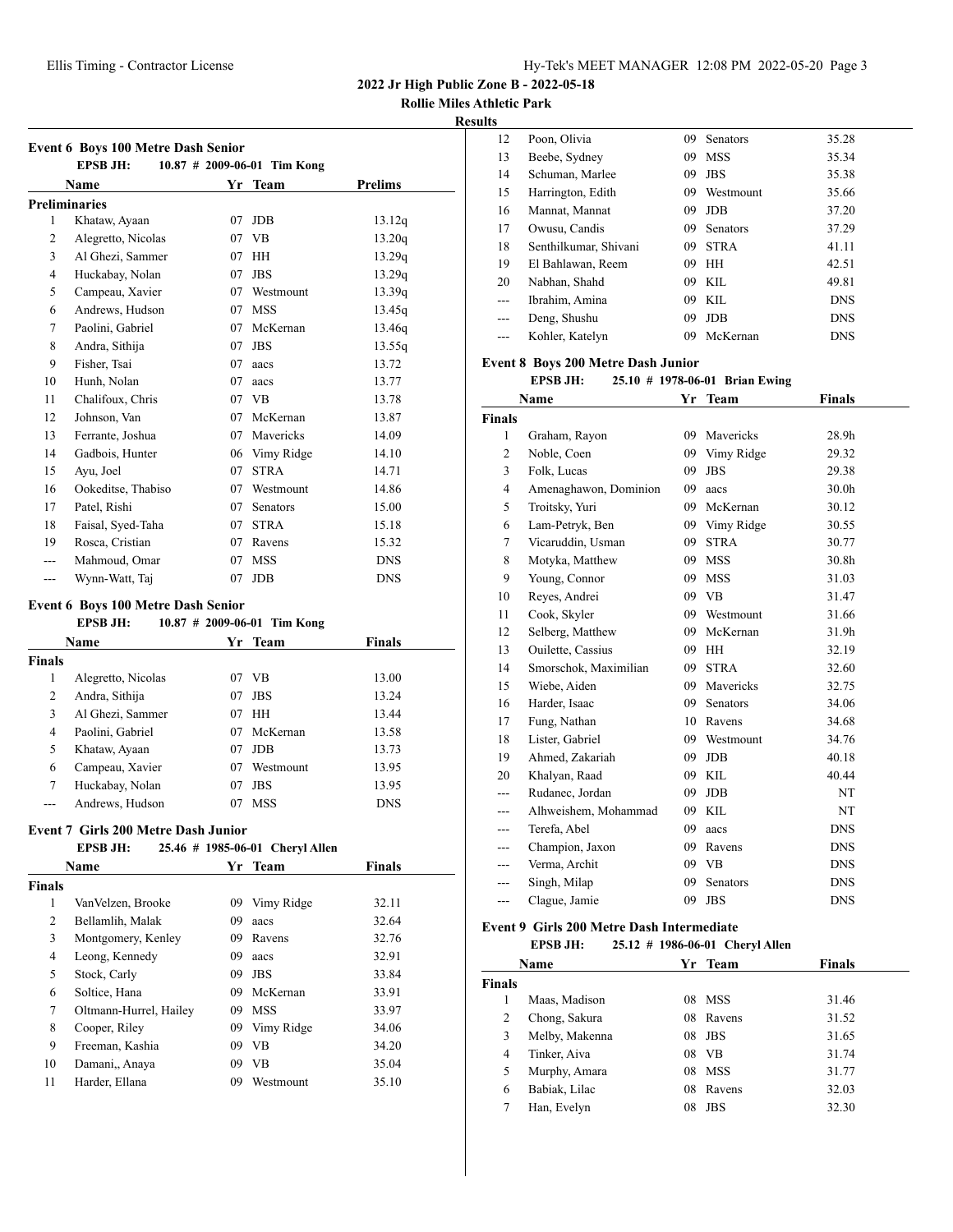**2022 Jr High Public Zone B - 2022-05-18**

**Rollie Miles Athletic Park**

## **Results**

|     | Finals  (Event 9 Girls 200 Metre Dash Intermediate) |    |                 |            |  |
|-----|-----------------------------------------------------|----|-----------------|------------|--|
|     | Name                                                | Yr | Team            | Finals     |  |
| 8   | Huang, Amy                                          | 08 | VB              | 32.46      |  |
| 9   | Hill, Maddy                                         | 08 | Vimy Ridge      | 33.01      |  |
| 10  | Poon, Kayla                                         | 08 | <b>Senators</b> | 33.38      |  |
| 11  | Anderson, Helena                                    | 08 | <b>Senators</b> | 33.96      |  |
| 12  | Jaremko, Julia                                      | 08 | McKernan        | 34.18      |  |
| 13  | Squires, Vivian                                     | 08 | Westmount       | 34.68      |  |
| 14  | Baber, Fateha                                       | 08 | <b>JDB</b>      | 35.16      |  |
| 15  | Zahariuk, Sydney                                    | 08 | Mavericks       | 35.48      |  |
| 16  | Mah, Cadence                                        | 08 | Westmount       | 35.76      |  |
| 17  | Zaitoun, Leila                                      | 08 | KIL             | 37.31      |  |
| 18  | Gurnett, Lauren                                     | 08 | <b>JDB</b>      | 46.08      |  |
|     | Tondeleir, Brisea                                   | 08 | Vimy Ridge      | <b>DNS</b> |  |
| --- | Alfraij, Mohamad                                    | 08 | KIL             | <b>DNS</b> |  |
| --- | Ko, Syenne                                          | 08 | <b>STRA</b>     | <b>DNS</b> |  |
|     | Wahla, Jasmeen                                      | 08 | HH              | <b>DNS</b> |  |
|     | Torres, Maki                                        | 08 | McKernan        | <b>DNS</b> |  |
|     | Tamang, Syesha                                      | 08 | HH              | <b>DNS</b> |  |

# **Event 10 Boys 200 Metre Dash Intermediate**

|        | EPSB JH:                   |    | 23.54 # 1984-06-01 John Odai |            |
|--------|----------------------------|----|------------------------------|------------|
|        | Name                       |    | Yr Team                      | Finals     |
| Finals |                            |    |                              |            |
| 1      | Ali, Humza                 | 08 | aacs                         | 27.59      |
| 2      | Chun, Matthew              | 08 | <b>JBS</b>                   | 27.85      |
| 3      | Shala, Elton               | 08 | <b>MSS</b>                   | 27.88      |
| 4      | Francis - Prince, Jeremiah | 08 | Mavericks                    | 28.46      |
| 5      | Peterson, Cole             | 08 | VB                           | 28.74      |
| 6      | Connors, Rylan             | 08 | Vimy Ridge                   | 30.05      |
| 7      | Armstrong, Beck            | 08 | Westmount                    | 30.28      |
| 8      | Service, Jack              | 08 | Westmount                    | 30.40      |
| 9      | Wispinski, Kris            | 08 | <b>Senators</b>              | 30.41      |
| 10     | Mohamed, Abdissa           | 08 | Mavericks                    | 32.58      |
| 11     | Bal, Manveer               | 08 | Senators                     | 33.09      |
| 12     | allan, troy                | 08 | JDB                          | 34.56      |
|        | alli, hatem                | 08 | JDB                          | <b>DNS</b> |
| ---    | Houston, Jacob             | 08 | <b>MSS</b>                   | <b>DNS</b> |
| ---    | West, Luan                 | 08 | Vimy Ridge                   | <b>DNS</b> |
|        | Elshamy, Youssef           | 08 | VB                           | <b>DNS</b> |
|        | Jebelean, Kevin            | 08 | <b>STRA</b>                  | <b>DNS</b> |
|        |                            |    |                              |            |

# **Event 11 Girls 200 Metre Dash Senior**

# **EPSB JH: 25.53 # 2005-06-01 Janelle Lee Pong**

| <b>Name</b>   |                            | Yr | <b>Team</b> | <b>Finals</b> |  |
|---------------|----------------------------|----|-------------|---------------|--|
| <b>Finals</b> |                            |    |             |               |  |
| 1             | Storme, Alexa              | 07 | Vimy Ridge  | 28.85         |  |
| 2             | Kniesel, Kallie            | 07 | <b>MSS</b>  | 29.57         |  |
| 3             | Bouchard, Samantha         | 07 | Vimy Ridge  | 31.60         |  |
| 4             | Taylor, Adriana            | 07 | Mavericks   | 32.07         |  |
| 5             | Ejike, Chiemezuo           | 07 | <b>STRA</b> | 32.70         |  |
| 6             | Fitzsimmons-Frey, Meredith | 07 | McKernan    | 33.32         |  |
| 7             | Brimmo, Tayo               | 07 | <b>JBS</b>  | 33.53         |  |
| 8             | Kwarteng, Elissa           | 07 | <b>MSS</b>  | 33.53         |  |
| 9             | Bello, Firdaws             | 07 | McKernan    | 33.57         |  |
| 10            | Li. Jonelle                | 07 | VB          | 33.59         |  |

| 11 | Pan, Judy          | 07 | VB.             | 33.64      |
|----|--------------------|----|-----------------|------------|
| 12 | Elmahidi, Salma    | 07 | Westmount       | 35.08      |
| 13 | Lee, Chloe         | 07 | <b>HH</b>       | 35.53      |
| 14 | mohammed, Malak    | 07 | <b>JDB</b>      | 35.81      |
| 15 | Suleiman, Faduma   | 07 | <b>JDB</b>      | 36.27      |
| 16 | Wilson, Anuoluwapo | 07 | <b>STRA</b>     | 36.31      |
| 17 | Tran, Katharine    | 07 | <b>Senators</b> | 37.19      |
|    | MacKenzie, Keva    | 07 | <b>Senators</b> | <b>DNS</b> |
|    |                    |    |                 |            |

# **Event 12 Boys 200 Metre Dash Senior**

# **EPSB JH: 22.50 # 1985-06-01 Karl Jones**

|                | Name               | Yr | <b>Team</b> | <b>Finals</b> |  |
|----------------|--------------------|----|-------------|---------------|--|
| Finals         |                    |    |             |               |  |
| 1              | Paul, Ethan        | 07 | Senators    | 26.69         |  |
| $\overline{c}$ | Trabelsi, Mohammed | 07 | Vimy Ridge  | 26.74         |  |
| 3              | Johnson, Van       | 07 | McKernan    | 27.02         |  |
| 4              | Hassan, Dahir      | 07 | <b>JDB</b>  | 27.16         |  |
| 5              | Andrews, Hudson    | 07 | <b>MSS</b>  | 27.16         |  |
| 6              | Harder, Levi       | 07 | Senators    | 27.36         |  |
| 7              | Claramunt, Nicolas | 07 | McKernan    | 27.55         |  |
| 8              | Parris, Brayden    | 07 | <b>JBS</b>  | 27.81         |  |
| 9              | Chen, Edward       | 07 | <b>VB</b>   | 27.81         |  |
| 10             | Morrison, Graham   | 07 | Vimy Ridge  | 27.93         |  |
| 11             | Ferrante, Joshua   | 07 | Mavericks   | 28.13         |  |
| 12             | Oloye, Emmanuel    | 07 | VB          | 29.44         |  |
| 13             | Talha, Talha       | 07 | Ravens      | 33.31         |  |
|                | Shukri, Mohammad   | 07 | JDB         | <b>DNS</b>    |  |
|                | Rowan, Kelan       | 07 | Westmount   | <b>DNS</b>    |  |
|                | Weldegebriel, Aram | 07 | Westmount   | <b>DNS</b>    |  |
|                | Mahmoud, Omar      | 07 | <b>MSS</b>  | <b>DNS</b>    |  |
|                | Rahman, Sheneef    | 07 | <b>STRA</b> | <b>DNS</b>    |  |
|                | Folk, Rowan        | 07 | <b>JBS</b>  | <b>DNS</b>    |  |
|                |                    |    |             |               |  |

# **Event 13 Girls 400 Metre Dash Junior**

#### **EPSB JH: 1:00.12 # 1986-06-01 Monica Highbaugh**

|               | Name                   | Yr | Team        | <b>Finals</b> |
|---------------|------------------------|----|-------------|---------------|
| <b>Finals</b> |                        |    |             |               |
| 1             | Jamieson, Ella         | 09 | McKernan    | 1:13.45       |
| 2             | Ozar,, Gwyneth         | 09 | VB          | 1:15.74       |
| 3             | Huisman, Marijka       | 09 | Vimy Ridge  | 1:15.76       |
| 4             | Palka, Alicia          | 09 | Vimy Ridge  | 1:17.81       |
| 5             | Bird, Hayley           | 09 | JBS         | 1:17.88       |
| 6             | Oltmann-Hurrel, Hailey | 09 | MSS         | 1:18.54       |
| 7             | Nielsen, Bobby-Jo      | 09 | Senators    | 1:19.21       |
| 8             | Yiu, Madeleine         | 09 | <b>JBS</b>  | 1:19.23       |
| 9             | Gannon, Brooke         | 09 | <b>VB</b>   | 1:24.39       |
| 10            | Soltice, Hana          | 09 | McKernan    | 1:29.78       |
| 11            | Blakeman, Tara         | 09 | <b>STRA</b> | 1:33.37       |
| 12            | Rourke, Zoey           | 09 | Westmount   | 1:38.23       |
| 13            | Khalyan, Nisrin        | 09 | KIL         | 1:42.25       |
| 14            | Carson, Kylie          | 09 | Senators    | 1:49.58       |
| 15            | Simmons, Harmony       | 09 | KIL         | 2:30.00       |
|               | Bennett, Jenna         | 06 | <b>JBS</b>  | <b>DNF</b>    |
|               | Verma, Eva             | 09 | Ravens      | <b>DNS</b>    |
|               | Biggs, Mia             | 09 | Westmount   | <b>DNS</b>    |
|               | Attwater, Bree         | 09 | <b>MSS</b>  | <b>DNS</b>    |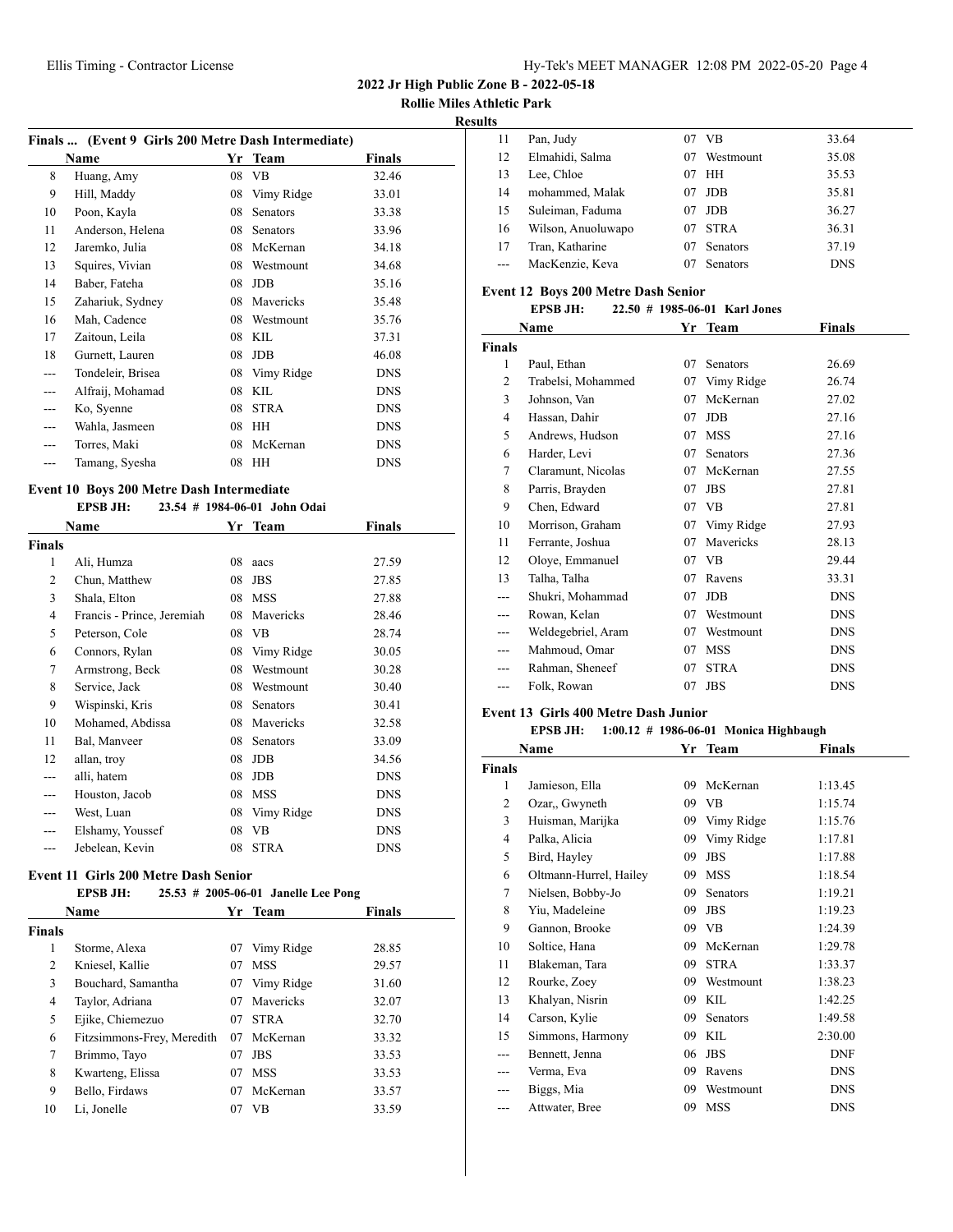**Rollie Miles Athletic Park**

**Results**

| Finals  (Event 13 Girls 400 Metre Dash Junior) |                                                                                         |    |                 |               |  |  |  |  |  |
|------------------------------------------------|-----------------------------------------------------------------------------------------|----|-----------------|---------------|--|--|--|--|--|
|                                                | <b>Name</b>                                                                             | Yr | <b>Team</b>     | <b>Finals</b> |  |  |  |  |  |
|                                                | Phillip, Irie                                                                           | 09 | <b>JDB</b>      | <b>DNS</b>    |  |  |  |  |  |
|                                                |                                                                                         |    |                 |               |  |  |  |  |  |
|                                                | Event 14 Boys 400 Metre Dash Junior<br><b>EPSB JH:</b><br>57.34 # 1991-06-01 Davis Foth |    |                 |               |  |  |  |  |  |
|                                                | Name                                                                                    | Yr | <b>Team</b>     | Finals        |  |  |  |  |  |
| Finals                                         |                                                                                         |    |                 |               |  |  |  |  |  |
| 1                                              | Nieckar, Zack                                                                           | 09 | Vimy Ridge      | 1:03.76       |  |  |  |  |  |
| 2                                              | Kazoz, Yahya                                                                            | 09 | <b>VB</b>       | 1:04.62       |  |  |  |  |  |
| 3                                              | Pardo, Graham                                                                           | 09 | Vimy Ridge      | 1:05.13       |  |  |  |  |  |
| $\overline{4}$                                 | Kaczur, Logan                                                                           | 09 | <b>JBS</b>      | 1:07.63       |  |  |  |  |  |
| 5                                              | Young, Connor                                                                           | 09 | <b>MSS</b>      | 1:09.93       |  |  |  |  |  |
| 6                                              | Perez-Peiteado, Anthony                                                                 | 09 | <b>MSS</b>      | 1:10.40       |  |  |  |  |  |
| 7                                              | Verma, Archit                                                                           | 09 | VB              | 1:12.24       |  |  |  |  |  |
| 8                                              | Kamaldin, Ayaan                                                                         | 09 | McKernan        | 1:14.94       |  |  |  |  |  |
| 9                                              | Urban, Lucas                                                                            | 09 | McKernan        | 1:15.37       |  |  |  |  |  |
| 10                                             | El-Sikhry, Fariss                                                                       | 09 | <b>STRA</b>     | 1:20.84       |  |  |  |  |  |
| 11                                             | Bouksara, Abdelmohy                                                                     |    | 09 KIL          | 1:22.25       |  |  |  |  |  |
| 12                                             | Mankoo, Maanav                                                                          | 09 | Ravens          | 1:23.08       |  |  |  |  |  |
| 13                                             | Taylor, Evan                                                                            | 09 | <b>JDB</b>      | 1:24.98       |  |  |  |  |  |
| 14                                             | Bernal, Gian Rilley                                                                     | 09 | Ravens          | 1:25.62       |  |  |  |  |  |
|                                                | Al Darwish, Zaid                                                                        | 09 | <b>KIL</b>      | <b>DNS</b>    |  |  |  |  |  |
|                                                | Clague, Jamie                                                                           | 09 | <b>JBS</b>      | <b>DNS</b>    |  |  |  |  |  |
|                                                | Sabriye, Muse                                                                           | 09 | <b>JDB</b>      | <b>DNS</b>    |  |  |  |  |  |
|                                                | Bhamra, Sahej                                                                           | 09 | <b>Senators</b> | <b>DNS</b>    |  |  |  |  |  |
| ---                                            | Singh, Diljot                                                                           | 09 | Senators        | <b>DNS</b>    |  |  |  |  |  |

#### **Event 15 Girls 400 Metre Dash Intermediate**

|                | Name                 |    | Yr Team         | Finals     |
|----------------|----------------------|----|-----------------|------------|
| Finals         |                      |    |                 |            |
| 1              | Murphy, Amara        | 08 | MSS.            | 1:15.34    |
| 2              | Pan, Ivy             | 08 | <b>VB</b>       | 1:16.70    |
| 3              | Rachmielowski, Tekla | 08 | McKernan        | 1:17.31    |
| $\overline{4}$ | Luna, Asia           | 08 | <b>Senators</b> | 1:18.70    |
| 5              | Dmytryshyn, Eliza    | 08 | <b>STRA</b>     | 1:19.57    |
| 6              | Nanolan, Netecia     | 08 | Westmount       | 1:20.02    |
| 7              | Madra, Alex          | 08 | Vimy Ridge      | 1:20.66    |
| 8              | Rota, Gabby          | 08 | Vimy Ridge      | 1:20.87    |
| 9              | Prysko, Diangeles    | 08 | <b>VB</b>       | 1:21.61    |
| 10             | Squires, Vivian      | 08 | Westmount       | 1:21.97    |
| 11             | Grant, Teryn         | 08 | McKernan        | 1:22.74    |
| 12             | Wasim, Aiza          | 08 | <b>STRA</b>     | 1:29.23    |
| 13             | Omoko, Ese           | 08 | <b>MSS</b>      | 2:05.73    |
| ---            | Bidney, Brianna      | 08 | <b>JDB</b>      | <b>DNS</b> |
| ---            | Han, Evelyn          | 08 | <b>JBS</b>      | <b>DNS</b> |
|                | Alfraij, Mohamad     |    | 08 KIL          | <b>DNS</b> |

## **Event 16 Boys 400 Metre Dash Intermediate**

|               | <b>EPSB JH:</b>   |  | 53.81 # 1984-06-01 Dave McNeil |               |
|---------------|-------------------|--|--------------------------------|---------------|
|               | Name              |  | Yr Team                        | <b>Finals</b> |
| <b>Finals</b> |                   |  |                                |               |
|               | Chingwaru, Tafari |  | 08 Vimy Ridge                  | 1:03.70       |
|               | Hordal, Darius    |  | 08 McKernan                    | 1:08.46       |

Homulos, Owen 08 MSS 1:08.89

| ılts |                   |    |                 |            |  |
|------|-------------------|----|-----------------|------------|--|
| 4    | Evans, Jake       |    | 08 VB           | 1:09.81    |  |
| 5    | Li. Andrew        | 08 | VB              | 1:11.96    |  |
| 6    | Callas, Noah      | 08 | <b>JDB</b>      | 1:13.04    |  |
| 7    | Gibb, Drew        | 08 | <b>MSS</b>      | 1:17.46    |  |
| 8    | Zemit, Zaid       | 08 | <b>STRA</b>     | 1:18.48    |  |
| 9    | Singh, Arshdeep   | 08 | Senators        | 1:22.18    |  |
| 10   | Alfraij, Mohamad  |    | 08 KIL          | 1:24.80    |  |
| 11   | Rahime, Isaac     | 08 | KIL.            | 1:41.45    |  |
|      | Daraiche, Tristan | 08 | Vimy Ridge      | <b>DNS</b> |  |
|      | Valliette, Jacob  | 08 | <b>Senators</b> | <b>DNS</b> |  |
|      |                   |    |                 |            |  |

# **Event 17 Girls 400 Metre Dash Senior**

**EPSB JH: 55.58 # 1987-06-01 Cheryl Allen**

| Name          |                   |    | Yr Team     | <b>Finals</b> |
|---------------|-------------------|----|-------------|---------------|
| <b>Finals</b> |                   |    |             |               |
| 1             | Wallace, Nyla     | 07 | McKernan    | 1:10.66       |
| 2             | Bennett, Jenna    | 06 | <b>JBS</b>  | 1:10.86       |
| 3             | Morisbak, Linnea  | 07 | VB          | 1:13.09       |
| 4             | Storme, Alexa     | 07 | Vimy Ridge  | 1:14.37       |
| 5             | Calbick, Samantha | 07 | Vimy Ridge  | 1:14.38       |
| 6             | Prince, Madge     | 07 | <b>MSS</b>  | 1:17.84       |
| 7             | Liu, Annie        | 07 | <b>VB</b>   | 1:19.95       |
| 8             | Khan, Summer      | 07 | <b>STRA</b> | 1:22.49       |
| 9             | Kostina, Katy     | 06 | <b>STRA</b> | 1:24.12       |
| 10            | Dedora, Addison   | 07 | Senators    | 1:26.16       |
| 11            | Suleiman, Faduma  | 07 | <b>JDB</b>  | 1:32.39       |
| 12            | Lee, Chloe        | 07 | HН          | 1:33.66       |
| 13            | Discua, Pia       | 07 | McKernan    | 1:38.42       |
| 14            | Omarshal, Najma   | 07 | <b>JDB</b>  | 1:39.80       |
| ---           | Armstrong, Emma   | 07 | <b>MSS</b>  | <b>DNS</b>    |

# **Event 18 Boys 400 Metre Dash Senior**

# **EPSB JH: 52.12 # 1997-06-01 Elvis Houghton**

| Name           |                     | Yr | <b>Team</b> | <b>Finals</b> |
|----------------|---------------------|----|-------------|---------------|
| <b>Finals</b>  |                     |    |             |               |
| 1              | Phillips, Merik     | 07 | VB.         | 1:01.61       |
| 2              | Dimond, Eastyn      | 07 | Vimy Ridge  | 1:04.12       |
| 3              | MacDonald, Marcus   | 07 | <b>MSS</b>  | 1:04.27       |
| $\overline{4}$ | Weisser, Jayden     | 07 | <b>JBS</b>  | 1:04.85       |
| 5              | Nordin, Isaac       | 07 | <b>JBS</b>  | 1:05.37       |
| 6              | Maulid, Mubarak     | 07 | <b>JDB</b>  | 1:05.38       |
| 7              | Ayu, Joel           | 07 | <b>STRA</b> | 1:06.67       |
| 8              | Karki, Prasanta     | 07 | Ravens      | 1:07.66       |
| 9              | Summers, Mason      | 07 | <b>MSS</b>  | 1:08.25       |
| 10             | Chang, Ricki        | 07 | Ravens      | 1:08.51       |
| 11             | Farah, Suhayb       | 07 | <b>JDB</b>  | 1:09.35       |
| 12             | Thompson, Matthew   | 07 | McKernan    | 1:10.50       |
| 13             | Faisal, Syed-Taha   | 07 | <b>STRA</b> | 1:10.89       |
| 14             | Yussuf, Hanad       | 07 | Westmount   | 1:12.14       |
| 15             | Zhu, Tony           | 07 | VB          | 1:12.25       |
| 16             | Rupra, Manraj       | 07 | Senators    | 1:19.60       |
| 17             | Neufeld, Max        | 07 | Westmount   | 1:24.07       |
| 18             | Egea, McVaughn      | 07 | HH          | 1:52.11       |
|                | Dhaliwal, Sahibdeep | 07 | Senators    | <b>DNS</b>    |
|                | Cameron, Cole       | 07 | Vimy Ridge  | <b>DNS</b>    |
| ---            | Claramunt, Nicolas  | 07 | McKernan    | <b>DNS</b>    |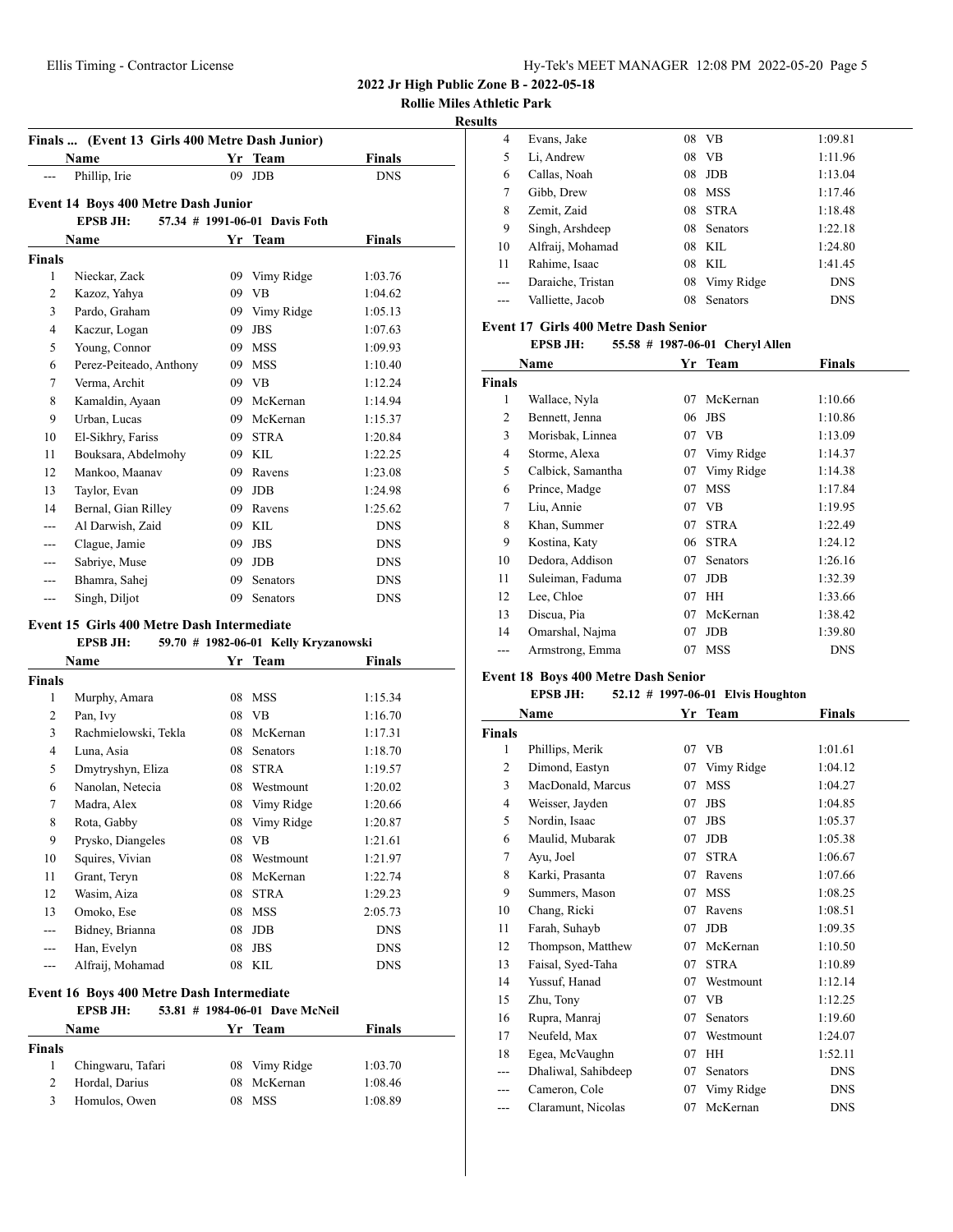# **Rollie Miles Athletic Park**

## **Results**

| Event 19 Girls 800 Metre Run Junior |  |  |
|-------------------------------------|--|--|

| етсис 17 - он 13 ооо гасагс тан ошног |                       |    |                                      |            |  |
|---------------------------------------|-----------------------|----|--------------------------------------|------------|--|
|                                       | <b>EPSB JH:</b>       |    | 2:23.22 # 2016-06-01 Sadie Sigfstead |            |  |
|                                       | Name                  |    | Yr Team                              | Finals     |  |
| Finals                                |                       |    |                                      |            |  |
| 1                                     | Jamieson, Ella        | 09 | McKernan                             | 2:56.08    |  |
| 2                                     | Broderick, Isabella   | 09 | Vimy Ridge                           | 3:00.40    |  |
| 3                                     | Suleiman, Farhiya     | 09 | <b>JDB</b>                           | 3:02.54    |  |
| $\overline{4}$                        | Yohannes Alazar, Dina | 09 | Westmount                            | 3:05.05    |  |
| 5                                     | Alexander, Marion     | 09 | McKernan                             | 3:12.77    |  |
| 6                                     | Davidson, Lexi        | 09 | Senators                             | 3:14.65    |  |
| 7                                     | Ozar,, Gwyneth        | 09 | <b>VB</b>                            | 3:16.80    |  |
| 8                                     | Smith, Christine      | 09 | Vimy Ridge                           | 3:17.75    |  |
| 9                                     | Yiu, Madeleine        | 09 | <b>JBS</b>                           | 3:21.18    |  |
| 10                                    | Barry, Farrah         | 09 | <b>MSS</b>                           | 3:21.26    |  |
| 11                                    | Lam, Sarah            | 09 | <b>VB</b>                            | 3:22.07    |  |
| 12                                    | Jaworowskii, Anna     | 09 | <b>STRA</b>                          | 3:38.75    |  |
| 13                                    | Tran, Anne            | 09 | <b>Senators</b>                      | 3:47.69    |  |
| 14                                    | Blakeman, Tara        | 09 | <b>STRA</b>                          | 3:50.33    |  |
| 15                                    | Bishaw, Mahider       | 09 | Westmount                            | 4:12.53    |  |
| 16                                    | Mohamed, Sagel        | 09 | <b>KIL</b>                           | 4:21.13    |  |
|                                       | Chebi, Nuraluda       | 09 | KIL                                  | <b>DNS</b> |  |
|                                       |                       |    |                                      |            |  |

## **Event 20 Boys 800 Metre Run Junior**

**EPSB JH: 2:15.50 # 1977-06-01 Glen Assheton-Smith**

| Name               |    | <b>Team</b>     | <b>Finals</b> |
|--------------------|----|-----------------|---------------|
|                    |    |                 |               |
| Teaciuc, Andrei    | 09 | <b>STRA</b>     | 2:48.15       |
| Urban, Lucas       | 09 | McKernan        | 2:49.00       |
| Teshima, Cohen     | 09 | Vimy Ridge      | 2:50.13       |
| Craig, Xavier      | 09 | Vimy Ridge      | 2:50.63       |
| Chorley, Oliver    | 09 | <b>JBS</b>      | 2:52.66       |
| Sutley, Duncan     | 09 | VB              | 2:56.21       |
| Ahmed, Zakariah    | 09 | <b>JDB</b>      | 3:02.41       |
| Hiller, Boaz       | 09 | Westmount       | 3:04.85       |
| Bakal, Dominic     | 09 | <b>VB</b>       | 3:07.47       |
| Shala, Erion       | 09 | <b>MSS</b>      | 3:07.82       |
| Hansen, Kyler      | 09 | <b>MSS</b>      | 3:07.88       |
| McCormick, Will    | 09 | Westmount       | 3:10.37       |
| Bhamra, Sahej      | 09 | <b>Senators</b> | <b>DNS</b>    |
| Lyons, Ryan        | 09 | <b>JDB</b>      | <b>DNS</b>    |
| Randhawa, Harkirat | 09 | <b>Senators</b> | <b>DNS</b>    |
| Grabas, Owen       | 09 | McKernan        | <b>DNS</b>    |
|                    |    |                 | Yr.           |

# **Event 21 Girls 800 Metre Run Intermediate**

|        | <b>EPSB JH:</b>           |    | $2:17.41$ # 2014-06-01 Sophie Sigfstead |         |
|--------|---------------------------|----|-----------------------------------------|---------|
|        | <b>Name</b>               |    | Yr Team                                 | Finals  |
| Finals |                           |    |                                         |         |
| 1      | Hingley, Claire           | 08 | - VB                                    | 2:44.00 |
| 2      | Lee, Catherine            | 08 | VB                                      | 3:00.82 |
| 3      | Sanchez-Cortez, Rosamelia | 08 | <b>Senators</b>                         | 3:09.60 |
| 4      | Grant, Teryn              | 08 | McKernan                                | 3:12.89 |
| 5      | Simpson, Lynea            | 08 | MSS                                     | 3:19.58 |
| 6      | Chinski, Jade             | 08 | <b>MSS</b>                              | 3:25.88 |
| 7      | Pelletier, Amy            | 08 | <b>Senators</b>                         | 3:26.83 |
| 8      | Hiller, Dorothea          | 08 | Westmount                               | 3:44.01 |

|                                                 | Chan, Meagan       | 08 | Vimy Ridge                         | <b>DNS</b> |  |  |  |
|-------------------------------------------------|--------------------|----|------------------------------------|------------|--|--|--|
|                                                 | Allanach, Ada      | 08 | McKernan                           | <b>DNS</b> |  |  |  |
| ---                                             | Ko, Syenne         | 08 | <b>STRA</b>                        | <b>DNS</b> |  |  |  |
|                                                 | Dmytryshyn, Eliza  | 08 | <b>STRA</b>                        | <b>DNS</b> |  |  |  |
| <b>Event 22 Boys 800 Metre Run Intermediate</b> |                    |    |                                    |            |  |  |  |
|                                                 | <b>EPSB JH:</b>    |    | $2:06.00 \# 1980-06-01$ Lee Miller |            |  |  |  |
|                                                 | Name               |    | Yr Team                            | Finals     |  |  |  |
| Finals                                          |                    |    |                                    |            |  |  |  |
| 1                                               | Brown, Micah       | 08 | <b>JBS</b>                         | 2:28.35    |  |  |  |
| $\overline{c}$                                  | Michalski, Gabriel | 08 | <b>STRA</b>                        | 2:35.56    |  |  |  |
| 3                                               | Li, Andrew         | 08 | <b>VB</b>                          | 3:01.01    |  |  |  |
| 4                                               | Martindale, Tian   | 08 | Senators                           | 3:04.70    |  |  |  |
| 5                                               | Bravender, Ayden   | 08 | VB                                 | 3:05.73    |  |  |  |
| 6                                               | Wojcichowsky, Josh | 08 | <b>MSS</b>                         | 3:07.80    |  |  |  |
| 7                                               | Jebelean, Kevin    | 08 | <b>STRA</b>                        | 3:13.37    |  |  |  |
| 8                                               | Thiessen, Ben      | 08 | <b>MSS</b>                         | 3:31.03    |  |  |  |
|                                                 | czapinski, Ivo     | 08 | <b>JDB</b>                         | <b>DNS</b> |  |  |  |
|                                                 | Hordal, Darius     | 08 | McKernan                           | <b>DNS</b> |  |  |  |
|                                                 | Daraiche, Tristan  | 08 | Vimy Ridge                         | <b>DNS</b> |  |  |  |
|                                                 | Alas, Tristan      | 08 | Senators                           | <b>DNS</b> |  |  |  |
|                                                 |                    |    |                                    |            |  |  |  |

# **Event 23 Girls 800 Metre Run Senior**

#### **EPSB JH: 2:11.91 # 2015-06-01 Sophie Sigfstead**

| Name          |                    | Yr | <b>Team</b> | <b>Finals</b> |  |
|---------------|--------------------|----|-------------|---------------|--|
| <b>Finals</b> |                    |    |             |               |  |
| 1             | Johnston, Brooklyn | 07 | Vimy Ridge  | 2:45.35       |  |
| 2             | Fitzsimmons, Zoe   |    | 06 McKernan | 2:57.98       |  |
| 3             | Ybema, Adria       | 07 | McKernan    | 2:59.02       |  |
| 4             | Burbank, Clare     | 07 | <b>JBS</b>  | 3:02.82       |  |
| 5             | Pulido, Jennifer   | 07 | <b>STRA</b> | 3:11.17       |  |
| 6             | Lam, Mya           | 07 | VB          | 3:14.35       |  |
| 7             | Morisbak, Linnea   | 07 | VB          | 3:18.93       |  |
| 8             | Weidt, Lia         | 07 | Vimy Ridge  | 3:20.20       |  |
| 9             | Khan, Summer       | 07 | <b>STRA</b> | 3:28.77       |  |
| 10            | Stretch, Jaida     | 07 | Senators    | 3:32.27       |  |

#### **Event 24 Boys 800 Metre Run Senior**

#### **EPSB JH: 2:03.31 # 2007-06-01 Mike Loschack**

| Name          |                     | Yr | Team        | Finals     |  |
|---------------|---------------------|----|-------------|------------|--|
| <b>Finals</b> |                     |    |             |            |  |
| 1             | Bouferguene, Gabe   | 07 | McKernan    | 2:25.15    |  |
| 2             | Weatherby, Jaxon    | 06 | Vimy Ridge  | 2:29.58    |  |
| 3             | Louke, Franck       | 07 | <b>JDB</b>  | 2:31.02    |  |
| 4             | Phillips, Merik     | 07 | VB          | 2:33.02    |  |
| 5             | Balami, Omes        | 07 | <b>STRA</b> | 2:35.90    |  |
| 6             | Weldegebriel, Aram  | 07 | Westmount   | 2:52.44    |  |
| 7             | Trabelsi, Mohammed  | 07 | Vimy Ridge  | 2:55.40    |  |
| 8             | Fierbach, Josh      | 07 | <b>MSS</b>  | 3:00.80    |  |
| 9             | Zhu, Tony           | 07 | VB          | 3:01.53    |  |
| 10            | Thai, Nathan        | 07 | Ravens      | 3:04.08    |  |
| ---           | Shirwac, Abdullahi  | 07 | <b>JDB</b>  | <b>DNS</b> |  |
| ---           | Rupra, Manraj       | 07 | Senators    | <b>DNS</b> |  |
| ---           | Dhaliwal, Sahibdeep | 07 | Senators    | <b>DNS</b> |  |
| ---           | Weir Chaba, Colin   | 06 | McKernan    | <b>DNS</b> |  |
|               | Mebrahtu, Niat      | 07 | Westmount   | <b>DNS</b> |  |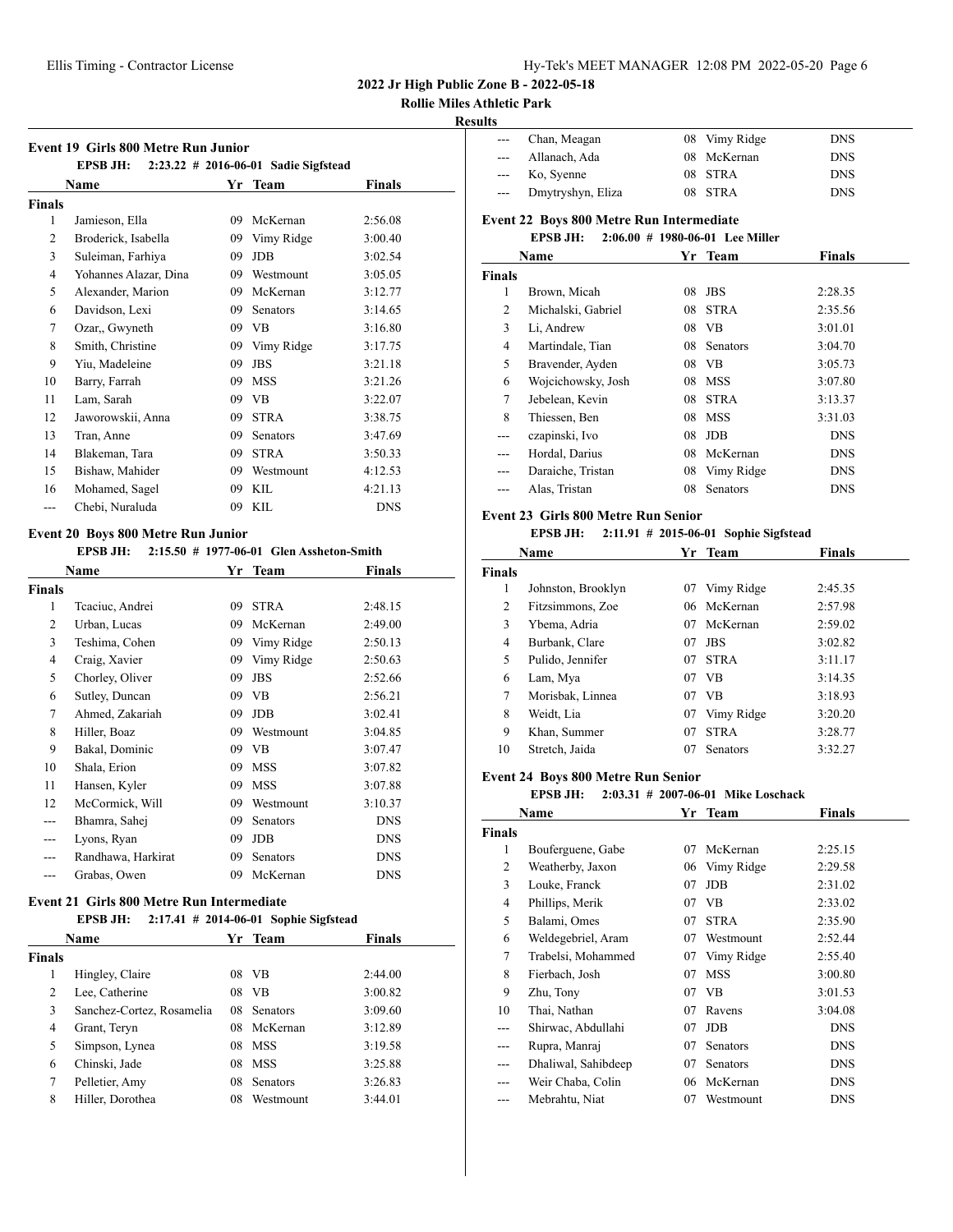**Rollie Miles Athletic Park**

#### **Results**

|               | Finals  (Event 24 Boys 800 Metre Run Senior)<br>Name |    | Yr Team                                | Finals     |
|---------------|------------------------------------------------------|----|----------------------------------------|------------|
|               | Gibb, Rhett                                          | 07 | <b>MSS</b>                             | <b>DNS</b> |
|               | Event 25 Girls 1500 Metre Run Junior                 |    |                                        |            |
|               | EPSB JH:                                             |    | $4:40.28$ # 2016-06-01 Sadie Sigfstead |            |
|               | Name                                                 |    | Yr Team                                | Finals     |
| <b>Finals</b> |                                                      |    |                                        |            |
| 1             | Parris, Addison                                      | 09 | <b>JBS</b>                             | 5:58.96    |
| 2             | Broderick, Isabella                                  | 09 | Vimy Ridge                             | 6:12.67    |
| 3             | Yohannes Alazar, Dina                                | 09 | Westmount                              | 6:22.16    |
| 4             | Lam, Sarah                                           | 09 | VB                                     | 6:35.06    |
| 5             | Smith, Christine                                     | 09 | Vimy Ridge                             | 6:39.06    |
| 6             | Davidson, Lexi                                       | 09 | <b>Senators</b>                        | 7:10.46    |
| 7             | Phillip, Irie                                        | 09 | <b>JDB</b>                             | 7:18.64    |
| 8             | Poon, Olivia                                         | 09 | <b>Senators</b>                        | 7:24.38    |
| 9             | sey, janessa                                         | 09 | <b>JDB</b>                             | 8:21.20    |
| ---           | Abdillahi, Souraya                                   | 09 | McKernan                               | <b>DNS</b> |
|               | Boora, Aishani                                       | 09 | McKernan                               | <b>DNS</b> |

#### **Event 26 Boys 1500 Metre Run Junior**

# **EPSB JH: 4:44.18 # 2004-06-01 Isaak Kornelsen**

| Name           |                     | Yr | <b>Team</b>     | <b>Finals</b> |  |
|----------------|---------------------|----|-----------------|---------------|--|
| Finals         |                     |    |                 |               |  |
| 1              | Hassan-Farrah, Ilan | 09 | Vimy Ridge      | 5:41.05       |  |
| 2              | Craig, Xavier       | 09 | Vimy Ridge      | 5:47.83       |  |
| 3              | Warsame, Hudayfi    | 09 | HН              | 5:55.81       |  |
| $\overline{4}$ | Kamaldin, Ayaan     | 09 | McKernan        | 6:01.69       |  |
| 5              | Jamieson, Peter     | 09 | McKernan        | 6:02.46       |  |
| 6              | Viinikka, Oliver    | 09 | <b>MSS</b>      | 6:06.18       |  |
| 7              | Xin, Jason          | 09 | VB              | 6:18.33       |  |
| 8              | Shaker, Christian   | 09 | <b>VB</b>       | 6:41.82       |  |
| 9              | Jamal, Adriano      | 09 | <b>MSS</b>      | 6:49.23       |  |
| 10             | Dackerill, Kieran   | 09 | JDB             | 7:12.55       |  |
| 11             | Madadi, Mirwais     | 09 | <b>Senators</b> | 7:19.18       |  |
| 12             | Kabore, Tarik       | 09 | Westmount       | 7:24.50       |  |
|                | Saddleback, Hunter  | 09 | JDB             | <b>DNS</b>    |  |
|                | Shappka, Daniel     | 09 | Westmount       | <b>DNS</b>    |  |
|                | Rebman, Jackson     | 09 | Senators        | <b>DNS</b>    |  |

#### **Event 27 Girls 1500 Metre Run Intermediate**

|               | <b>EPSB JH:</b>      |     | $4:38.61$ # 2017-06-01 Sadie Sigfstead |               |
|---------------|----------------------|-----|----------------------------------------|---------------|
|               | Name                 |     | Yr Team                                | <b>Finals</b> |
| <b>Finals</b> |                      |     |                                        |               |
| 1             | Rachmielowski, Tekla | 08. | McKernan                               | 5:48.79       |
| 2             | Jaremko, Julia       |     | 08 McKernan                            | 5:51.00       |
| 3             | Chong, Sakura        | 08  | Ravens                                 | 6:09.81       |
| 4             | Rota, Gabby          |     | 08 Vimy Ridge                          | 6:20.87       |
| 5             | Simpson, Lynea       |     | 08 MSS                                 | 6:25.91       |
| 6             | Zheng, Grace         | 08  | - VB                                   | 6:28.23       |
| 7             | Mulzet, Brooke       | 08  | Vimy Ridge                             | 6:50.84       |
| 8             | Pelletier, Amy       | 08  | <b>Senators</b>                        | 6:52.62       |
| 9             | Klimp, Skada         | 08  | Westmount                              | 7:31.89       |

| Event 28 Boys 1500 Metre Run Intermediate<br>$4:26.64$ # 2007-06-01 Cole Peterson<br><b>EPSB JH:</b> |                    |    |                 |            |  |  |  |
|------------------------------------------------------------------------------------------------------|--------------------|----|-----------------|------------|--|--|--|
| Finals<br>Name<br>Yr Team                                                                            |                    |    |                 |            |  |  |  |
| <b>Finals</b>                                                                                        |                    |    |                 |            |  |  |  |
| 1                                                                                                    | Khalyan, Issa      | 08 | KIL             | 5:27.95    |  |  |  |
| 2                                                                                                    | Armstrong, Beck    | 08 | Westmount       | 5:33.66    |  |  |  |
| 3                                                                                                    | Jack, Jonathan     | 08 | VB              | 5:43.47    |  |  |  |
| 4                                                                                                    | Roszczyk, Cameron  | 08 | VB.             | 5:43.59    |  |  |  |
| 5                                                                                                    | Dyck, Tyler        | 08 | <b>JBS</b>      | 5:46.40    |  |  |  |
| 6                                                                                                    | Rundvall, Gideon   | 08 | <b>JDB</b>      | 5:50.77    |  |  |  |
| 7                                                                                                    | Newell, Chris      | 08 | Vimy Ridge      | 5:56.08    |  |  |  |
| 8                                                                                                    | Alas, Tristan      | 08 | <b>Senators</b> | 5:57.22    |  |  |  |
| 9                                                                                                    | Kumar, Vihaan      | 08 | Ravens          | 6:03.46    |  |  |  |
| 10                                                                                                   | Wojcichowsky, Josh | 08 | <b>MSS</b>      | 6:04.13    |  |  |  |
| 11                                                                                                   | Troppman, Kaiden   | 08 | <b>MSS</b>      | 6:11.83    |  |  |  |
| 12                                                                                                   | Bhamra, Jasman     | 08 | <b>Senators</b> | 6:14.50    |  |  |  |
| 13                                                                                                   | Song, Adam         | 08 | <b>JBS</b>      | 6:45.94    |  |  |  |
| ---                                                                                                  | Barnes, kai        | 08 | Vimy Ridge      | <b>DNF</b> |  |  |  |

#### **Event 29 Girls 1500 Metre Run Senior**

#### **EPSB JH: 4:33.76 # 2017-06-01 Sophie Sigfstead**

| Name          |                   |    | Yr Team     | Finals  |  |
|---------------|-------------------|----|-------------|---------|--|
| <b>Finals</b> |                   |    |             |         |  |
| 1             | Dunkley, Hope     | 07 | Vimy Ridge  | 5:45.82 |  |
| 2             | Ybema, Adria      | 07 | McKernan    | 5:50.66 |  |
| 3             | Gingrich, Brenna  | 07 | <b>JBS</b>  | 6:00.30 |  |
| 4             | Pulido, Jennifer  | 07 | <b>STRA</b> | 6:17.52 |  |
| 5             | Lam, Mya          | 07 | <b>VB</b>   | 6:20.36 |  |
| 6             | Hendy, Taitha     | 07 | Vimy Ridge  | 6:27.76 |  |
| $\tau$        | MacLennan, Sophie | 07 | McKernan    | 7:00.50 |  |
| 8             | Thai, Anna        | 07 | <b>HH</b>   | 7:09.18 |  |
| 9             | Stretch, Jaida    | 07 | Senators    | 7:10.63 |  |
| 10            | Memon, Anum       | 07 | <b>MSS</b>  | 8:37.61 |  |

# **Event 30 Boys 1500 Metre Run Senior**

# **EPSB JH: 4:19.46 # 2001-06-01 Aaron Robson**

| Name           |                   |    | Yr Team    | Finals     |
|----------------|-------------------|----|------------|------------|
| <b>Finals</b>  |                   |    |            |            |
| 1              | Bouferguene, Gabe | 07 | McKernan   | 5:00.27    |
| $\overline{c}$ | Bowie, Zack       | 07 | VВ         | 5:06.56    |
| 3              | Louke, Franck     | 07 | <b>JDB</b> | 5:10.60    |
| 4              | Hoffman, Brock    | 06 | Vimy Ridge | 5:16.48    |
| 5              | Weatherby, Jaxon  | 06 | Vimy Ridge | 5:18.98    |
| 6              | Rosca, Cristian   | 07 | Ravens     | 5:26.87    |
| 7              | Garth, Taylor     | 07 | <b>JBS</b> | 5:28.37    |
| 8              | Madey, Anas       | 07 | <b>JDB</b> | 5:28.60    |
| 9              | Thompson, Matthew | 07 | McKernan   | 5:30.68    |
| 10             | Patel, Rishi      | 07 | Senators   | 5:31.57    |
| 11             | Gibb, Jacob       | 07 | <b>MSS</b> | 5:32.12    |
| 12             | Weisser, Gavin    | 07 | <b>JBS</b> | 5:43.32    |
| 13             | Kemei, Allex      | 07 | Ravens     | 5:54.01    |
| 14             | Doyle, Harrison   | 07 | Westmount  | 6:19.54    |
| 15             | Noor, Mohamed     | 07 | Westmount  | 6:37.64    |
| ---            | Gibb, Rhett       | 07 | <b>MSS</b> | <b>DNS</b> |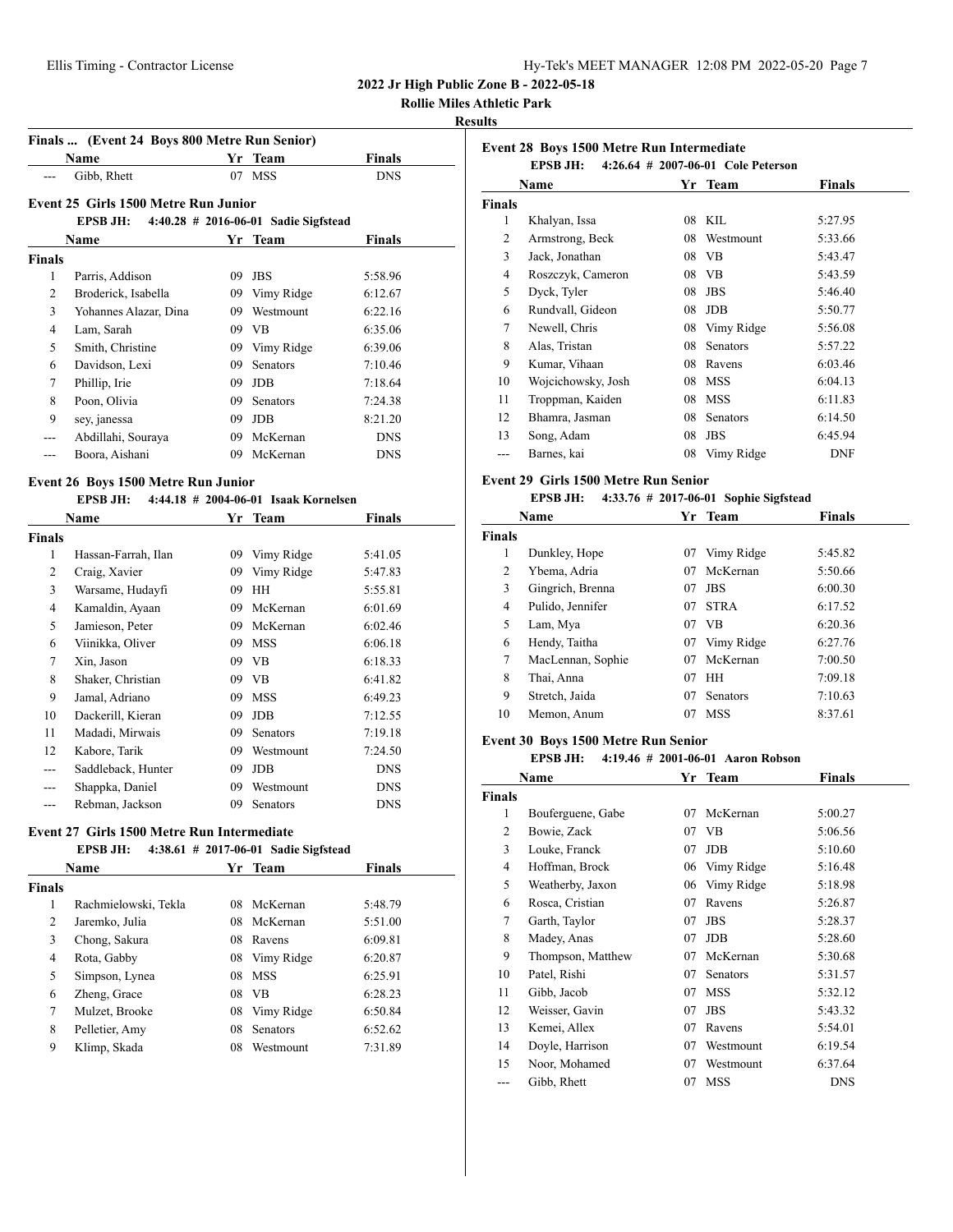|  | Hy-Tek's MEET MANAGER 12:08 PM 2022-05-20 Page 8 |  |  |
|--|--------------------------------------------------|--|--|
|  |                                                  |  |  |

# **Rollie Miles Athletic Park**

## **Results**

**Event 31 Girls 80 Metre Hurdles 76.2 cm Junior**

| 13.03 # 1998-06-01 Krista Kaert<br><b>EPSB JH:</b> |                   |    |            |               |  |
|----------------------------------------------------|-------------------|----|------------|---------------|--|
|                                                    | <b>Name</b>       |    | Yr Team    | <b>Finals</b> |  |
| Finals                                             |                   |    |            |               |  |
| 1                                                  | Ly, Jasmine       | 09 | <b>VB</b>  | 15.59         |  |
| 2                                                  | Vallance, Trinity | 09 | Vimy Ridge | 15.91         |  |
| 3                                                  | Draper, Oshyn     | 09 | <b>JBS</b> | 16.18         |  |
| 4                                                  | Phillips, Hadley  | 09 | <b>VB</b>  | 18.08         |  |
| 5                                                  | Jackson, Alexis   | 09 | Ravens     | 18.12         |  |
| 6                                                  | Stewart, Tabitha  | 09 | Vimy Ridge | 19.04         |  |
| 7                                                  | grover, Taylor    | 09 | JDB        | 19.12         |  |
| 8                                                  | Suleiman, Farhiya | 09 | JDB.       | 19.47         |  |
| 9                                                  | Niraula, Manaswi  | 09 | <b>HH</b>  | 20.07         |  |
| 10                                                 | Dhungana, Shrabya | 09 | HН         | 21.05         |  |
| ---                                                | Ahmed, Rhoda      | 09 | Senators   | <b>DNS</b>    |  |
|                                                    | Bajwa, Huner      | 09 | Senators   | <b>DNS</b>    |  |

# **Event 32 Boys 80 Metre Hurdles 76.2 cm Junior**

## **EPSB JH: 11.90 # 2005-06-01 Jacob Rozon**

| Name          |                     |    | Yr Team         | <b>Finals</b> |
|---------------|---------------------|----|-----------------|---------------|
| <b>Finals</b> |                     |    |                 |               |
| 1             | Yusuf, Hamza        | 09 | <b>JBS</b>      | 16.22         |
| 2             | Deo, Adonis         | 09 | <b>JDB</b>      | 17.39         |
| 3             | Bradley, Matthew    | 09 | <b>Senators</b> | 17.86         |
| $---$         | Weisser, Jayden     | 07 | <b>JBS</b>      | <b>DNS</b>    |
| $---$         | Buchanan, Natayvian | 09 | <b>JDB</b>      | <b>DNS</b>    |
| $---$         | Elliott, Kylen      | 09 | Vimy Ridge      | <b>DNS</b>    |
| ---           | Rebman, Jackson     | 09 | <b>Senators</b> | <b>DNS</b>    |
| ---           | Evans, Xianen       | 09 | Vimy Ridge      | <b>DNS</b>    |
|               |                     |    |                 |               |

#### **Event 33 Girls 80 Metre Hurdles 76.2 cm Intermediate EPSB JH: 12.26 # 1994-06-01 Angela Whyte**

| <b>Name</b>   |                   |    | Yr Team         | <b>Finals</b> |  |
|---------------|-------------------|----|-----------------|---------------|--|
| <b>Finals</b> |                   |    |                 |               |  |
| 1             | Treece, Stella    | 08 | <b>VB</b>       | 16.33         |  |
| 2             | Simpatico, Lilian | 08 | Vimy Ridge      | 16.72         |  |
| 3             | Wright, Taeya     | 08 | JBS             | 16.86         |  |
| 4             | Tinker, Aiva      | 08 | VB              | 17.23         |  |
| 5             | Beri, Belzira     | 08 | JDB             | 17.60         |  |
| 6             | Chaves, Amora     | 08 | Vimy Ridge      | 17.91         |  |
| 7             | Torres, Maki      | 08 | McKernan        | 19.07         |  |
|               | French, Teagan    | 08 | <b>Senators</b> | <b>DNS</b>    |  |

# **Event 34 Boys 80 Metre Hurdles 76.2 cm Intermediate**

|        | <b>EPSB JH:</b>   | $11.07$ # 1998-06-01 Colin Amsbaugh |                 |               |
|--------|-------------------|-------------------------------------|-----------------|---------------|
|        | <b>Name</b>       |                                     | Yr Team         | <b>Finals</b> |
| Finals |                   |                                     |                 |               |
| 1      | Noel, Jesiah      | 08                                  | Vimy Ridge      | 13.73         |
| 2      | sigurdson, corbin | 08                                  | JDB             | 14.42         |
| 3      | Needham, Oliver   | 08                                  | VB              | 15.19         |
| 4      | Jackson, Jayden   | 08                                  | <b>Senators</b> | 15.81         |
| 5      | West. Cohen       | 08                                  | Vimy Ridge      | 15.89         |
| 6      | Wispinski, Kris   | 08                                  | <b>Senators</b> | 16.17         |
| 7      | Davie, Julian     | 08                                  | JDB             | 16.68         |
| 8      | Song, Adam        | 08                                  | JBS             | 17.52         |

| սութ<br>9     | Kautz, Parker                                                     | 08 | <b>JBS</b>                      | 18.97         |  |
|---------------|-------------------------------------------------------------------|----|---------------------------------|---------------|--|
|               | Event 35 Girls 80 Metre Hurdles 76.2 cm Senior<br><b>EPSB JH:</b> |    | 11.88 # 1995-06-01 Angela Whyte |               |  |
|               | Name                                                              |    | Yr Team                         | <b>Finals</b> |  |
| <b>Finals</b> |                                                                   |    |                                 |               |  |
| 1             | Gingrich, Brenna                                                  | 07 | <b>JBS</b>                      | 15.44         |  |
| 2             | McCallion, Katherine                                              | 07 | McKernan                        | 15.48         |  |
| 3             | Bouchard, Samantha                                                | 07 | Vimy Ridge                      | 16.87         |  |
| 4             | Carter, Charlotte                                                 | 07 | <b>JBS</b>                      | 16.96         |  |
| 5             | Kesseler, Kalie                                                   | 07 | Vimy Ridge                      | 17.36         |  |
| 6             | Li, Jonelle                                                       | 07 | <b>VB</b>                       | 18.36         |  |
| 7             | Chen, Tiffany                                                     | 07 | <b>VB</b>                       | 18.38         |  |
| 8             | Ellstock, Taylor                                                  | 07 | <b>JDB</b>                      | 18.68         |  |
| 9             | De Guzman, Nicole                                                 | 07 | Senators                        | 19.48         |  |
|               | Oostenbrug, Rilynn                                                | 07 | <b>JDB</b>                      | <b>DNS</b>    |  |

#### **Event 36 Boys 80 Metre Hurdles 76.2 cm Senior**

#### **EPSB JH: 10.60 # 1983-06-01 Randy Korchinski**

| Name          |                       |    | Yr Team         | <b>Finals</b> |
|---------------|-----------------------|----|-----------------|---------------|
| <b>Finals</b> |                       |    |                 |               |
| 1             | Weisser, Gavin        | 07 | <b>JBS</b>      | 13.33         |
| 2             | Chalifoux, Chris      | 07 | <b>VB</b>       | 14.04         |
| 3             | Weisser, Jayden       | 07 | <b>JBS</b>      | 14.23         |
| 4             | Haywood, Joseph       | 07 | <b>JDB</b>      | 14.24         |
| 5             | Taschuk, Jayden       | 07 | Vimy Ridge      | 15.08         |
| 6             | Karki, Prasanta       | 07 | Ravens          | 15.17         |
| 7             | Phillips, Keaton      | 07 | <b>VB</b>       | 15.58         |
| 8             | Paul, Ethan           | 07 | <b>Senators</b> | 16.85         |
| ---           | Chang, Ricki          | 07 | Ravens          | <b>DNS</b>    |
| ---           | Gadbois, Hunter       | 06 | Vimy Ridge      | <b>DNS</b>    |
| ---           | Torres-Sanguino, Maik | 07 | <b>JDB</b>      | <b>DNS</b>    |

## **Event 37 Girls 4x100 Metre Relay Junior**

#### **EPSB JH: 53.58 # 2013-06-01 Vernon Barford**

|                | Team                     | Relay | Finals                   |
|----------------|--------------------------|-------|--------------------------|
| <b>Finals</b>  |                          |       |                          |
| 1              | aacs                     | A     | 57.49                    |
| $\overline{c}$ | McKernan Mustangs        | A     | 1:01.22                  |
|                | 1) McFayden, Lillia 09   |       | 2) Dam, Omi 09           |
|                | 3) Kohler, Katelyn 09    |       | 4) Soltice, Hana 09      |
| 3              | <b>Senators</b>          | A     | 1:01.84                  |
|                | 1) Carson, Kylie 09      |       | 2) Davidson, Lexi 09     |
|                | 3) Tran, Anne 09         |       | 4) Poon, Olivia 09       |
| 4              | Vernon Barford           | A     | 1:02.09                  |
| 5              | Vimy Ridge               | А     | 1:02.23                  |
|                | 1) Vallance, Trinity 09  |       | 2) Kubicek, Valentina 09 |
|                | 3) Cooper, Riley 09      |       | 4) Van Velzen, Brooke 09 |
| 6              | Johnny Bright School     | A     | 1:02.43                  |
| 7              | Westmount Junior High    | A     | 1:03.36                  |
|                | 1) Campeau, Ella 09      |       | 2) Burwash, Penelope 09  |
|                | 3) McCartney, Katelyn 09 |       | 4) Harrington, Edith 09  |
| 8              | Vimy Ridge               | B     | 1:03.51                  |
|                | 1) Kinyua, Tiffany 09    |       | 2) Reimer, Billie 09     |
|                | 3) Huisman, Marijka 09   |       | 4) Stewart, Tabitha 09   |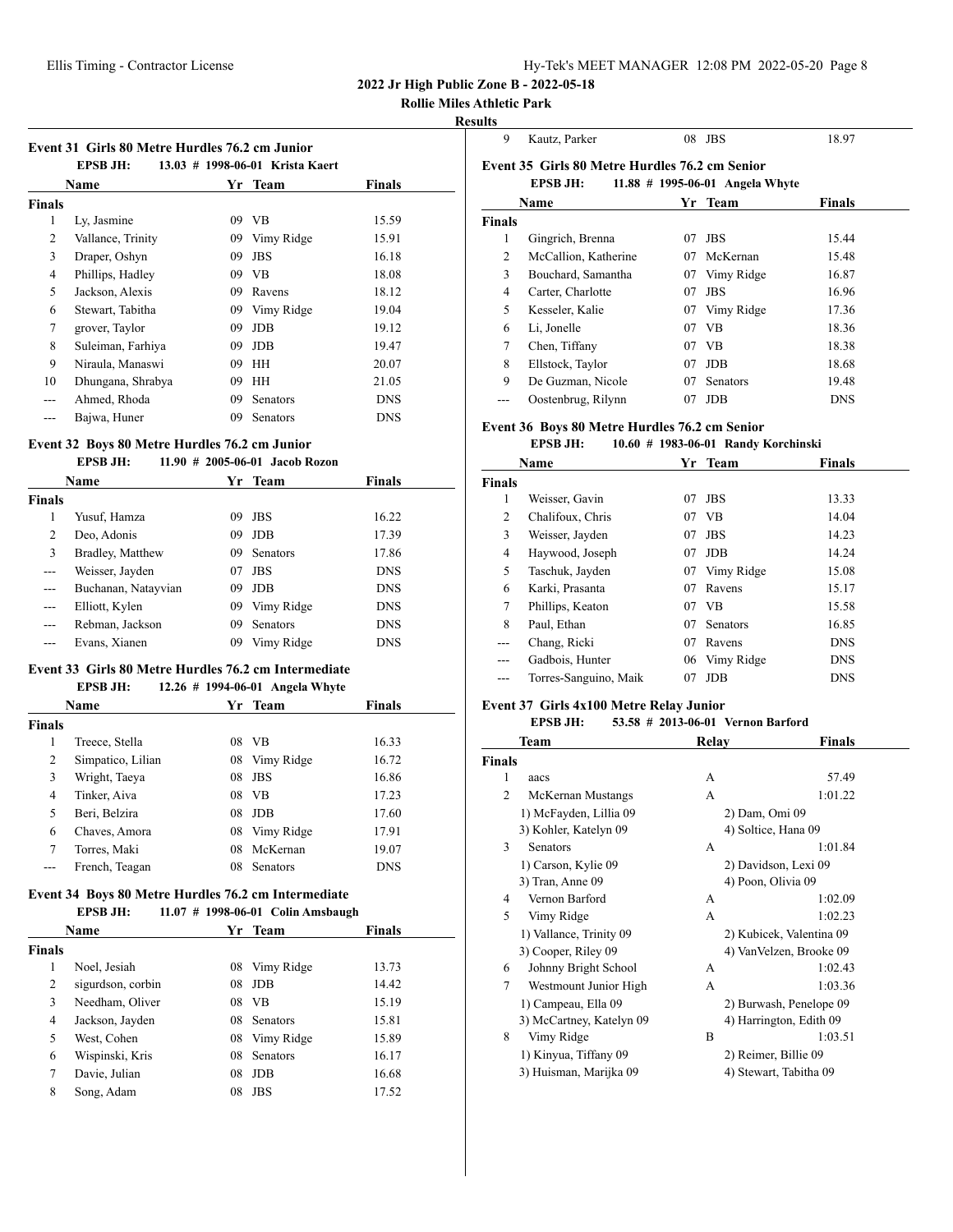# **Rollie Miles Athletic Park**

## **Results**

| Finals  (Event 37 Girls 4x100 Metre Relay Junior) |                          |                  |                              |  |
|---------------------------------------------------|--------------------------|------------------|------------------------------|--|
|                                                   | Team                     | Relav            | <b>Finals</b>                |  |
| 9                                                 | Jan Reimer               | А                | 1:04.26                      |  |
|                                                   | 1) Jackson, Alexis 09    | 2) Verma, Eva 09 |                              |  |
|                                                   | 3) Sharma, Jeevan 09     |                  | 4) Montgomery, Kenley 09     |  |
| 10                                                | <b>MSS</b>               | A                | 1:04.57                      |  |
|                                                   | 1) Beebe, Sydney 09      |                  | 2) Figueroa, Sophia 09       |  |
|                                                   | 3) Attwater, Bree 09     |                  | 4) Oltmann-Hurrel, Hailey 09 |  |
| 11                                                | Hilwie Hamdon            | А                | 1:06.95                      |  |
|                                                   | 1) Collantes, Aalayah 09 |                  | 2) Poudyal, Sunima 09        |  |
|                                                   | 3) Niraula, Manaswi 09   |                  | 4) Dhungana, Shrabya 09      |  |

# **Event 38 Boys 4x100 Metre Relay Junior**

|                | <b>EPSB JH:</b>        |       | 50.67 # 1994-06-01 Vernon Barford |         |
|----------------|------------------------|-------|-----------------------------------|---------|
|                | Team                   | Relay |                                   | Finals  |
| Finals         |                        |       |                                   |         |
| 1              | Johnny Bright School   | А     |                                   | 55.88   |
| $\overline{c}$ | Vimy Ridge             | A     |                                   | 55.98   |
|                | 1) Morrow, Owen 09     |       | 2) Noble, Coen 09                 |         |
|                | 3) Pardo, Graham 09    |       | 4) Nieckar, Zack 09               |         |
| 3              | aacs                   | А     |                                   | 57.67   |
| $\overline{4}$ | <b>MSS</b>             | A     |                                   | 58.21   |
|                | 1) Walker, Jack 09     |       | 2) McCullagh, Matthew 09          |         |
|                | 3) Haraga, Samuel 09   |       | 4) Young, Connor 09               |         |
| 5              | Mavericks              | А     |                                   | 58.49   |
|                | 1) Graham, Rayon 09    |       | 2) Peters, Carson 09              |         |
|                | 3) Wiebe, Aiden 09     |       | 4) Shepansky, Ryder 09            |         |
| 6              | Westmount Junior High  | А     |                                   | 59.39   |
|                | 1) Lister, Gabriel 09  |       | 2) Fink, Gabe 09                  |         |
|                | 3) Cook, Skyler 09     |       | 4) Ferguson, Jude 09              |         |
| 7              | McKernan Mustangs      | A     |                                   | 59.68   |
|                | 1) Troitsky, Yuri 09   |       | 2) Krawiec, William 09            |         |
|                | 3) Selberg, Matthew 09 |       | 4) Grabas, Owen 09                |         |
| 8              | Vernon Barford         | А     |                                   | 59.87   |
| 9              | Senators               | A     |                                   | 1:02.67 |
|                | 1) Harder, Isaac 09    |       | 2) Madadi, Mirwais 09             |         |
|                | 3) Singh, Milap 09     |       | 4) Bhamra, Sahej 09               |         |
| 10             | Jan Reimer             | A     |                                   | 1:05.12 |
|                | 1) Fung, Nathan 10     |       | 2) Champion, Jaxon 09             |         |
|                | 3) Saji, Sreedev 09    |       | 4) Mankoo, Maanav 09              |         |
|                | Hilwie Hamdon          | A     |                                   | DQ      |
|                | 1) Ali, Momen 09       |       | 2) Soe, Khaung 09                 |         |
|                | 3) Warsame, Hudayfi 09 |       | 4) Gawlak, Xavier 09              |         |

#### **Event 39 Girls 4x100 Metre Relay Intermediate**

#### **EPSB JH: 51.99 # 1986-06-01 D.S. Mackenzie**

|               | Team                   | Relay              | <b>Finals</b>        |
|---------------|------------------------|--------------------|----------------------|
| <b>Finals</b> |                        |                    |                      |
|               | MSS                    | А                  | 57.43                |
|               | 1) Omoko, Ese 08       | 2) Gannon, Ella 08 |                      |
|               | 3) Maas, Madison 08    |                    | 4) Murphy, Amara 08  |
| 2             | Johnny Bright School   | А                  | 58.49                |
|               | 1) Busenius, Ambrie 08 |                    | 2) Melby, Makenna 08 |
|               | 3) Han, Evelyn 08      |                    | 4) Wright, Taeya 08  |

| 3  | Senators                | A | 59.34                           |
|----|-------------------------|---|---------------------------------|
|    | 1) Gayle, Amelia 08     |   | 2) Poon, Kayla 08               |
|    | 3) Anderson, Helena 08  |   | 4) Sanchez-Cortez, Rosamelia 08 |
| 4  | aacs                    | A | 1:00.24                         |
| 5  | Vernon Barford          | A | 1:00.58                         |
| 6  | Vimy Ridge              | A | 1:01.20                         |
|    | 1) Chan, Meagan 08      |   | 2) Johnson, Ellie 08            |
|    | 3) Tondeleir, Brisea 08 |   | 4) Hill, Maddy 08               |
| 7  | Vimy Ridge              | R | 1:02.14                         |
|    | 1) Simpatico, Lilian 08 |   | 2) Rota, Gabby 08               |
|    | 3) Madra, Alex 08       |   | 4) Chaves, Amora 08             |
| 8  | McKernan Mustangs       | A | 1:04.40                         |
|    | 1) Savignon, Lucia 08   |   | 2) McHugh, Maya 08              |
|    | 3) Allanach, Ada 08     |   | 4) Torres, Maki 08              |
| 9  | Jan Reimer              | A | 1:04.46                         |
|    | 1) Chong, Sakura 08     |   | 2) Turaihi, Jude 08             |
|    | 3) Thapa, Krishala 08   |   | 4) Amtul, Aleem 08              |
| 10 | Westmount Junior High   | A | 1:05.08                         |
|    | 1) Felix, Aliya 08      |   | 2) Armstrong, Olive 08          |
|    | 3) Mah, Cadence 08      |   | 4) Borja, Rhiza 08              |
|    |                         |   |                                 |

## **Event 40 Boys 4x100 Metre Relay Intermediate**

# **EPSB JH: 46.07 # 1984-06-01 D.S. Mackenzie**

|                | Team                             | <b>Relay</b> | <b>Finals</b>           |
|----------------|----------------------------------|--------------|-------------------------|
| <b>Finals</b>  |                                  |              |                         |
| 1              | Johnny Bright School             | A            | 54.32                   |
|                | 1) Song, Adam 08                 |              | 2) Chun, Matthew 08     |
|                | 3) Brown, Micah 08               |              | 4) Dyck, Tyler 08       |
| 2              | aacs                             | А            | 54.43                   |
| 3              | Vernon Barford                   | A            | 54.88                   |
| $\overline{4}$ | Vimy Ridge                       | A            | 54.94                   |
|                | 1) West, Luan 08                 |              | 2) Connors, Rylan 08    |
|                | 3) Lipscombe, Chile 08           |              | 4) Hui, Brandon 08      |
| 5              | <b>MSS</b>                       | А            | 55.35                   |
|                | 1) Shala, Elton 08               |              | 2) Figueroa, Jonny 08   |
|                | 3) Tutton, Cainan 08             |              | 4) Houston, Jacob 08    |
| 6              | Vimy Ridge                       | B            | 55.37                   |
|                | 1) Noel, Jesiah 08               |              | 2) West, Cohen 08       |
|                | 3) Schmidt, Nolan 08             |              | 4) Morisson, Liam 08    |
| 7              | Westmount Junior High            | A            | 55.41                   |
|                | 1) Armstrong, Beck 08            |              | 2) Service, Jack 08     |
|                | 3) Masin, Alen 08                |              | 4) Wolden, Carter 08    |
| 8              | Senators                         | A            | 55.92                   |
|                | 1) Chaudry, Ibraheem 08          |              | 2) Martindale, Tian 08  |
|                | 3) Freeman, Matthew 08           |              | 4) Singh, Arshdeep 08   |
| 9              | McKernan Mustangs                | А            | 56.00                   |
|                | 1) Chaves-Barrales, Julian 08    |              | 2) Yih, Brandon 08      |
|                | 3) Edwards, Eli 08               |              | 4) Hordal, Darius 08    |
| 10             | Mavericks                        | A            | 57.21                   |
|                | 1) Francis - Prince, Jeremiah 08 |              | 2) Omotayo, Samuel 08   |
|                | 3) Mohamed, Abdissa 08           |              | 4) Pelechytik, Chase 08 |
| 11             | Hilwie Hamdon                    | А            | 59.43                   |
|                | 1) Bosiocic, Andrej 08           |              | 2) Logan, Kessler 08    |
|                | 3) Nguyen, Ethan 08              |              | 4) Saini, Milo 08       |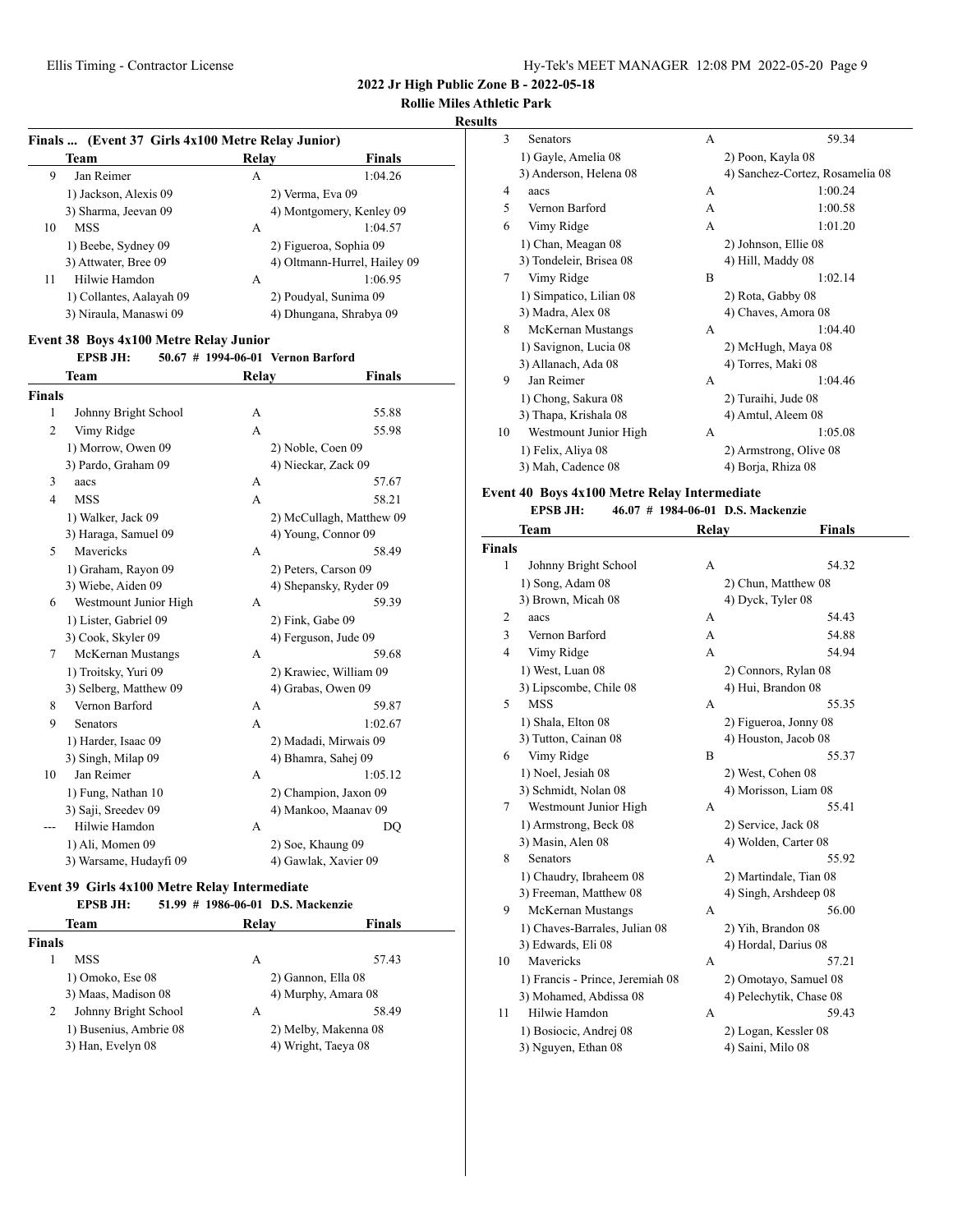# **Rollie Miles Athletic Park**

# **Results**

|                | Event 41 Girls 4x100 Metre Relay Senior<br><b>EPSB JH:</b> |       | 50.40 # 2004-06-01 D.S. Mackenzie |
|----------------|------------------------------------------------------------|-------|-----------------------------------|
|                | Team                                                       | Relay | Finals                            |
| <b>Finals</b>  |                                                            |       |                                   |
| 1              | McKernan Mustangs                                          | A     | 58.35                             |
|                | 1) Wallace, Nyla 07                                        |       | 2) Fitzsimmons, Zoe 06            |
|                | 3) Ybema, Adria 07                                         |       | 4) Bello, Firdaws 07              |
| 2              | Vimy Ridge                                                 | A     | 58.53                             |
|                | 1) Boyd, Hannah 07                                         |       | 2) Storme, Alexa 07               |
|                | 3) Bouchard, Samantha 07                                   |       | 4) Dunkley, Hope 07               |
| 3              | Johnny Bright School                                       | A     | 58.72                             |
|                | 1) Bennett, Jenna 06                                       |       | 2) Brimmo, Tayo 07                |
|                | 3) Burbank, Clare 07                                       |       | 4) Burbank, Brooke 07             |
| 4              | <b>MSS</b>                                                 | A     | 59.80                             |
|                | 1) Kniesel, Kallie 07                                      |       | 2) Bell, Ellis 07                 |
|                | 3) Kwarteng, Elissa 07                                     |       | 4) Pascuzzo, Payton 07            |
| 5              | Vernon Barford                                             | A     | 1:00.66                           |
| 6              | aacs                                                       | A     | 1:02.19                           |
| 7              | Hilwie Hamdon                                              | A     | 1:03.08                           |
|                | 1) Collantes, Savannah 07                                  |       | 2) Han, Breanna 07                |
|                | 3) Lee, Chloe 07                                           |       | 4) Thai, Anna 07                  |
| 8              | John D Bracco                                              | А     | 1:03.93                           |
| 9              | <b>Senators</b>                                            | A     | 1:04.09                           |
|                | 1) De Guzman, Nicole 07                                    |       | 2) Dedora, Addison 07             |
|                | 3) Espiritu, Olivia 07                                     |       | 4) Tran, Katharine 07             |
|                | Event 42 Boys 4x100 Metre Relay Senior                     |       |                                   |
|                | <b>EPSB JH:</b><br>45.00 # 1981-06-01 Dan Knott            |       |                                   |
|                | Team                                                       | Relay | Finals                            |
| <b>Finals</b>  |                                                            |       |                                   |
| 1              | Johnny Bright School                                       | A     | 50.02                             |
|                | 1) Andra, Sithija 07                                       |       | 2) Folk, Rowan 07                 |
|                | 3) Nordin, Isaac 07                                        |       | 4) Weisser, Gavin 07              |
| 2              | Vernon Barford                                             | A     | 50.52                             |
| 3              | John D Bracco                                              | A     | 51.87                             |
| $\overline{4}$ | Vimy Ridge                                                 | B     | 53.34                             |
|                | 1) Morrison, Graham 07                                     |       | 2) Robertson, Griffyn 07          |
|                | 3) Ambeault, Chris 07                                      |       | 4) Weatherby, Jaxon 06            |
| 5              | Vimy Ridge                                                 | А     | 53.54                             |
|                | 1) Trabelsi, Mohammed 07                                   |       | 2) Brook, Luke 07                 |
|                |                                                            |       |                                   |

3) Ostapowich, Karsen 07 4) Gadbois, Hunter 06 6 MSS A 54.52 1) Andrews, Hudson 07 2) Mahmoud, Omar 07 3) Summers, Mason 07 4) Rehman, Aaron 07 7 McKernan Mustangs A 55.30 1) Paolini, Gabriel 07 2) Weir Chaba, Colin 06 3) Johnson, Van 07 4) Ceilin, Sam 07 8 Senators **A** 55.89 1) Rupra, Manraj 07 2) Harder, Levi 07 3) Patel, Rishi 07 4) Paul, Ethan 07 9 aacs A 56.06 10 Westmount Junior High A 56.85 1) Campeau, Xavier 07 2) Mebrahtu, Niat 07 3) Baxter Frigault, Zackery 07 4) Rowan, Kelan 07

| นแร                |                                                          |                       |                                     |                   |  |
|--------------------|----------------------------------------------------------|-----------------------|-------------------------------------|-------------------|--|
| 11                 | Jan Reimer                                               |                       | A                                   | 58.33             |  |
|                    | 1) Chang, Ricki 07                                       | 2) Karki, Prasanta 07 |                                     |                   |  |
|                    | 3) Singh, Ayush 07                                       |                       | 4) Rosca, Cristian 07               |                   |  |
|                    | <b>Event 43 Girls High Jump Junior</b>                   |                       |                                     |                   |  |
|                    | <b>EPSB JH:</b>                                          |                       | 1.55m # 1980-06-01 Irene Okolo      |                   |  |
|                    | Name                                                     |                       | Yr Team                             | <b>Finals</b>     |  |
| <b>Finals</b>      |                                                          |                       |                                     |                   |  |
| 1                  | Amenaghawon, Esohe                                       | 09                    | aacs                                | 1.37m             |  |
| $\overline{c}$     | Stewart, Tabitha                                         |                       | 09 Vimy Ridge                       | 1.33 <sub>m</sub> |  |
| 3                  | Parris, Addison                                          |                       | 09 JBS                              | 1.30 <sub>m</sub> |  |
| $\overline{4}$     | McCartney, Katelyn                                       |                       | 09 Westmount                        | J1.30m            |  |
| 5                  | grover, Taylor                                           |                       | $09$ JDB                            | 1.27m             |  |
| 6                  | Reimer, Billie                                           |                       | 09 Vimy Ridge                       | 1.20 <sub>m</sub> |  |
| 7                  | Woo, Kaylie                                              |                       | 10 VB                               | J1.20m            |  |
| 8                  | Stock, Carly                                             |                       | 09 JBS                              | 1.10 <sub>m</sub> |  |
| 9                  | Harrington, Edith                                        |                       | 09 Westmount                        | 1.05 <sub>m</sub> |  |
|                    | Wang, Xinyi                                              |                       | 09 McKernan                         | NH                |  |
|                    | Bajwa, Huner                                             |                       | 09 Senators                         | NH                |  |
| ---                | Lowry, Vanna                                             |                       | 09 Senators                         | DNS               |  |
| ---                | Boora, Aishani                                           |                       | 09 McKernan                         | DNS               |  |
|                    |                                                          |                       |                                     |                   |  |
|                    | <b>Event 44 Boys High Jump Junior</b><br><b>EPSB JH:</b> |                       |                                     |                   |  |
|                    |                                                          |                       | 1.67m # 1975-06-01 Rick Vogel       |                   |  |
|                    | Name                                                     | Yr                    | <b>Team</b>                         | <b>Finals</b>     |  |
| <b>Finals</b><br>1 |                                                          |                       | 09 HH                               | 1.41 <sub>m</sub> |  |
| $\overline{c}$     | Soe, Khaung<br>Oppong, Jeremiah                          |                       | 09 aacs                             | 1.39m             |  |
| 3                  | Morrow, Owen                                             |                       | 09 Vimy Ridge                       | 1.36m             |  |
| 4                  | Chorley, Oliver                                          |                       | 09 JBS                              | 1.33 <sub>m</sub> |  |
| 5                  | Selberg, Matthew                                         |                       | 09 McKernan                         | 1.30 <sub>m</sub> |  |
| 6                  | Papineau, George                                         |                       | 09 McKernan                         | J1.30m            |  |
| 7                  | Laing, Jheheim                                           |                       | 09 Vimy Ridge                       | J1.30m            |  |
| 8                  | Madadi, Mirwais                                          |                       | 09 Senators                         | 1.25m             |  |
| 8                  | Edwards, Landon                                          |                       | 09 Westmount                        | 1.25m             |  |
| 10                 | connor, Quinlan                                          |                       | 09 JDB                              | J1.25m            |  |
| 11                 | Senyk, Mason                                             |                       | 10 Mavericks                        | J1.25m            |  |
| 12                 | Cossitt, Aiden                                           |                       | 09 Westmount                        | 1.15m             |  |
| 13                 | Hassan, Sarem                                            |                       | 10 JBS                              | J1.15m            |  |
|                    | Al-Basry, Ali                                            |                       | 09 Mavericks                        | DNS               |  |
| $---$              | Gawlak, Xavier                                           |                       | 09 HH                               | DNS               |  |
|                    |                                                          |                       |                                     |                   |  |
|                    | <b>Event 45 Girls High Jump Intermediate</b>             |                       |                                     |                   |  |
|                    | <b>EPSB JH:</b>                                          |                       | 1.58m # 1985-06-01 Colleen Whitmore |                   |  |
|                    | Name                                                     | Yr                    | <b>Team</b>                         | <b>Finals</b>     |  |
| <b>Finals</b>      |                                                          |                       |                                     |                   |  |
| 1                  | Felix, Aliya                                             |                       | 08 Westmount                        | 1.45m             |  |
| $\mathbf{2}$       | Wright, Taeya                                            |                       | 08 JBS                              | 1.38m             |  |
| 3                  | Jakab, Thamara                                           |                       | 08 McKernan                         | 1.35m             |  |
| $\overline{4}$     | Ripley, Tanisha                                          |                       | 08 Westmount                        | J1.25m            |  |
| 4                  | Espiritu, Claire                                         |                       | 08 Senators                         | 1.25m             |  |
| 5                  | Savignon, Lucia                                          |                       | 08 McKernan                         | J1.25m            |  |
| 7                  | Hanna, Joly                                              |                       | 08 VB                               | 1.20m             |  |

7 Ruff, Kira 08 VB 1.20m 8 Assaf, Julia 08 MSS J1.20m --- Abdul Latif, Tiba 08 KIL NH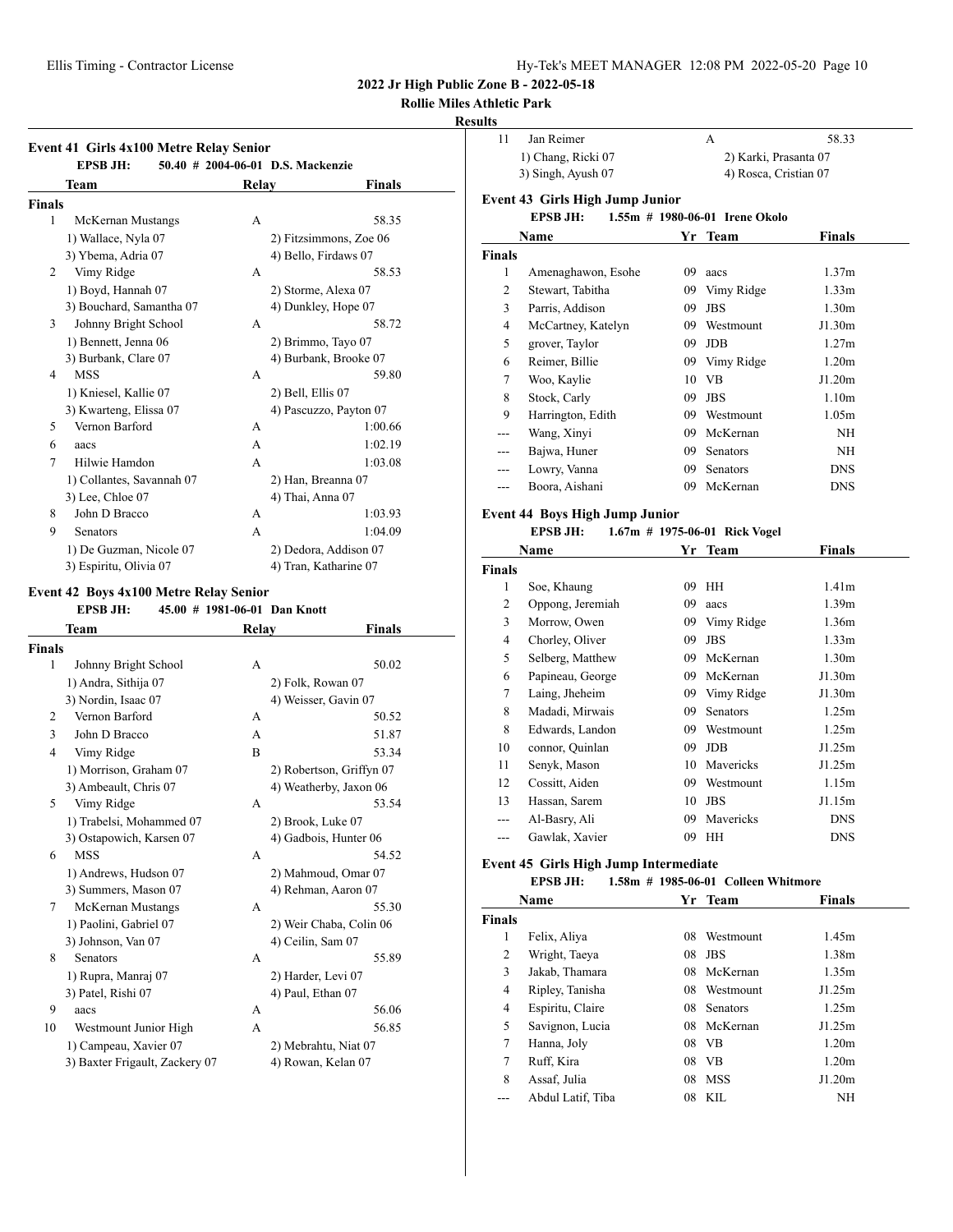**Rollie Miles Athletic Park**

## **Results**

| Finals  (Event 45 Girls High Jump Intermediate) |                                      |    |                                   |                   |  |
|-------------------------------------------------|--------------------------------------|----|-----------------------------------|-------------------|--|
|                                                 | <b>Name</b>                          | Yr | <b>Team</b>                       | <b>Finals</b>     |  |
| ---                                             | Poon, Kayla                          | 08 | <b>Senators</b>                   | <b>NH</b>         |  |
|                                                 | Bidney, Brianna                      | 08 | <b>JDB</b>                        | <b>DNS</b>        |  |
|                                                 | Event 46 Boys High Jump Intermediate |    |                                   |                   |  |
|                                                 | <b>EPSB JH:</b>                      |    | 1.81m # 1993-06-01 Stephen Parker |                   |  |
|                                                 | Name                                 |    | Yr Team                           | Finals            |  |
| <b>Finals</b>                                   |                                      |    |                                   |                   |  |
| 1                                               | Brown, Micah                         | 08 | <b>JBS</b>                        | 1.52m             |  |
| $\overline{c}$                                  | Nguyen, Ethan                        | 08 | HH                                | 1.50 <sub>m</sub> |  |
| 3                                               | Bosiocic, Andrej                     | 08 | HH                                | J1.50m            |  |
| $\overline{4}$                                  | Ajakpovi, Joel                       | 08 | <b>JBS</b>                        | 1.45m             |  |
| 5                                               | Masin, Alen                          | 08 | Westmount                         | J1.45m            |  |
| 6                                               | Martindale, Tian                     | 08 | <b>Senators</b>                   | 1.40 <sub>m</sub> |  |
| 7                                               | Wolden, Carter                       | 08 | Westmount                         | 1.36m             |  |
| 7                                               | Chaves-Barrales, Julian              | 08 | McKernan                          | 1.36m             |  |
| 7                                               | Chingwaru, Tafari                    | 08 | Vimy Ridge                        | 1.36m             |  |
| 10                                              | David, Tony                          | 08 | KIL.                              | J1.36m            |  |
| 11                                              | Evans, Jake                          | 08 | <b>VB</b>                         | J1.36m            |  |
| 12                                              | Makofka, Andrei                      | 08 | <b>VB</b>                         | 1.32 <sub>m</sub> |  |
| 13                                              | Pelechytik, Chase                    | 08 | Mavericks                         | J1.32m            |  |
|                                                 | Fierbach, Nicholas                   | 08 | <b>MSS</b>                        | NH                |  |
|                                                 | Rochman, Bryan                       | 08 | McKernan                          | <b>NH</b>         |  |
|                                                 | Tansanu, Victor                      | 08 | <b>MSS</b>                        | <b>NH</b>         |  |
|                                                 | Bhangoo, Guntas                      | 08 | aacs                              | <b>DNS</b>        |  |
|                                                 | mckinley, seth                       | 08 | <b>JDB</b>                        | <b>DNS</b>        |  |
| ---                                             | Schmidt, Nolan                       | 08 | Vimy Ridge                        | <b>DNS</b>        |  |
|                                                 |                                      |    |                                   |                   |  |

## **Event 47 Girls High Jump Senior**

## **EPSB JH: 1.62m # 2005-06-01 Lindsey MacDonald**

|        | <b>Name</b>         |    | Yr Team         | Finals            |  |
|--------|---------------------|----|-----------------|-------------------|--|
| Finals |                     |    |                 |                   |  |
| 1      | Fisher, Halena      | 07 | Westmount       | 1.25m             |  |
| 1      | Dunkley, Hope       | 07 | Vimy Ridge      | 1.25m             |  |
| 3      | Espiritu, Olivia    | 07 | <b>Senators</b> | J1.25m            |  |
| 4      | Perri-harding, Tabi | 07 | <b>JDB</b>      | J1.25m            |  |
| 5      | Burbank, Clare      | 07 | <b>JBS</b>      | J1.25m            |  |
| 6      | Oostenbrug, Rilynn  | 07 | <b>JDB</b>      | 1.20 <sub>m</sub> |  |
| 6      | Camaya, Kiziah      | 07 | Westmount       | 1.20 <sub>m</sub> |  |
| 8      | Bello, Firdaws      | 07 | McKernan        | 1.10 <sub>m</sub> |  |

## **Event 48 Boys High Jump Senior**

#### **EPSB JH: 1.90m # 2004-06-01 Matt Cardoza**

| Name          |                    |    | Yr Team         | <b>Finals</b>     |  |  |
|---------------|--------------------|----|-----------------|-------------------|--|--|
| <b>Finals</b> |                    |    |                 |                   |  |  |
| 1             | Fisher, Tsai       | 07 | aacs            | 1.63m             |  |  |
| 2             | Harder, Levi       | 07 | <b>Senators</b> | 1.59m             |  |  |
| 3             | Ostapowich, Karsen | 07 | Vimy Ridge      | 1.57m             |  |  |
| 4             | Andra, Sithija     | 07 | <b>JBS</b>      | 1.49 <sub>m</sub> |  |  |
| 5             | Needham, Casey     | 07 | <b>VB</b>       | J1.49m            |  |  |
| 6             | Ceilin, Sam        | 07 | McKernan        | 1.42m             |  |  |
| $\tau$        | Nordin, Isaac      | 07 | <b>JBS</b>      | J1.42m            |  |  |
| 8             | Paolini, Gabriel   | 07 | McKernan        | 1.39m             |  |  |
| 9             | Miller, Kaleb      | 07 | <b>MSS</b>      | J1.39m            |  |  |
| 9             | Briones, Jazer     | 07 | Westmount       | J1.39m            |  |  |

| นเเร                             |                                                      |    |               |                   |  |  |  |  |  |
|----------------------------------|------------------------------------------------------|----|---------------|-------------------|--|--|--|--|--|
| ---                              | Ferede, Mikias                                       | 07 | aacs          | <b>NH</b>         |  |  |  |  |  |
| ---                              | Gyorfi, Aiden                                        | 07 | Westmount     | NH                |  |  |  |  |  |
|                                  | Zimmer, Scott                                        |    | 07 VB         | <b>DNS</b>        |  |  |  |  |  |
| ---                              | Martinez, Omar                                       | 07 | <b>JDB</b>    | <b>DNS</b>        |  |  |  |  |  |
|                                  | <b>Event 49 Girls Long Jump Junior</b>               |    |               |                   |  |  |  |  |  |
|                                  | <b>EPSB JH:</b><br>4.84m # 1976-06-01 Carolyn Kolton |    |               |                   |  |  |  |  |  |
| Yr Team<br><b>Finals</b><br>Name |                                                      |    |               |                   |  |  |  |  |  |
| <b>Finals</b>                    |                                                      |    |               |                   |  |  |  |  |  |
| 1                                | VanVelzen, Brooke                                    |    | 09 Vimy Ridge | 3.97m             |  |  |  |  |  |
| $\overline{c}$                   | Dam, Omi                                             | 09 | McKernan      | 3.95m             |  |  |  |  |  |
| 3                                | Leong, Kennedy                                       | 09 | aacs          | 3.93 <sub>m</sub> |  |  |  |  |  |
| 4                                | Bellamlih, Malak                                     | 09 | aacs          | 3.89m             |  |  |  |  |  |
| $\overline{4}$                   | Ly, Jasmine                                          |    | 09 VB         | 3.89m             |  |  |  |  |  |
| 6                                | Burwash, Penelope                                    |    | 09 Westmount  | 3.80m             |  |  |  |  |  |
| 7                                | McFayden, Lillia                                     |    | 09 McKernan   | 3.78m             |  |  |  |  |  |
| 8                                | Lopez, Linda                                         | 09 | Senators      | 3.77m             |  |  |  |  |  |
| 9                                | Park, She-Yun                                        | 09 | <b>JBS</b>    | 3.76m             |  |  |  |  |  |
| 10                               | Chen, Hanna                                          |    | 09 VB         | 3.67m             |  |  |  |  |  |
| 11                               | Campeau, Ella                                        |    | 09 Westmount  | 3.66m             |  |  |  |  |  |
| 12                               | Carson, Kylie                                        | 09 | Senators      | 3.61 <sub>m</sub> |  |  |  |  |  |
| 13                               | Kinyua, Tiffany                                      |    | 09 Vimy Ridge | 3.53 <sub>m</sub> |  |  |  |  |  |
| 14                               | Dharmasena, Inaya                                    | 09 | <b>STRA</b>   | 3.50 <sub>m</sub> |  |  |  |  |  |
| 15                               | Oliphant, Chloe                                      | 09 | Mavericks     | 3.34 <sub>m</sub> |  |  |  |  |  |
| 16                               | Kanash, Jenna                                        | 09 | <b>KIL</b>    | 3.23 <sub>m</sub> |  |  |  |  |  |
| 17                               | Jaworowskii, Anna                                    | 09 | <b>STRA</b>   | 3.08m             |  |  |  |  |  |
| 18                               | Mohamed, Zara                                        | 09 | Mavericks     | 2.95m             |  |  |  |  |  |
| 19                               | oliver-wright, Kalayah                               | 09 | <b>JDB</b>    | 2.73 <sub>m</sub> |  |  |  |  |  |
| 20                               | lonsdale, Ashlynne                                   | 09 | <b>JDB</b>    | 2.42 <sub>m</sub> |  |  |  |  |  |
|                                  | Attwater, Bree                                       | 09 | <b>MSS</b>    | <b>DNS</b>        |  |  |  |  |  |
|                                  | Ta, Talia                                            | 09 | <b>MSS</b>    | <b>DNS</b>        |  |  |  |  |  |
|                                  | Bennett, Jenna                                       | 06 | <b>JBS</b>    | <b>DNS</b>        |  |  |  |  |  |
|                                  |                                                      |    |               |                   |  |  |  |  |  |

#### **Event 50 Boys Long Jump Junior**

#### **EPSB JH: 5.83m # 1988-06-01 Steven Davies**

|               | Name                     | Yr | Team             | <b>Finals</b>     |
|---------------|--------------------------|----|------------------|-------------------|
| <b>Finals</b> |                          |    |                  |                   |
| 1             | Shepansky, Ryder         | 09 | Mavericks        | 4.37 <sub>m</sub> |
| 2             | Sciotto, Grayson         | 09 | Vimy Ridge       | 4.16m             |
| 3             | <b>Ouilette, Cassius</b> | 09 | HH               | 4.15m             |
| 4             | Peters, Carson           | 09 | <b>Mavericks</b> | 4.11m             |
| 5             | Huang,, Tim              | 09 | VB               | 4.06 <sub>m</sub> |
| 6             | Krawiec, William         | 09 | McKernan         | 3.99 <sub>m</sub> |
| 7             | Terefa, Abel             | 09 | aacs             | 3.96m             |
| 8             | connor, Quinlan          | 09 | JDB              | 3.90 <sub>m</sub> |
| 9             | Perez-Peiteado, Anthony  | 09 | <b>MSS</b>       | 3.89 <sub>m</sub> |
| 10            | Turta, Kaiden            | 09 | <b>JBS</b>       | 3.87 <sub>m</sub> |
| 11            | Park, Jee-Hoo            | 09 | <b>JBS</b>       | 3.78m             |
| 12            | Al Jammal, Yahia         | 09 | <b>KIL</b>       | 3.60 <sub>m</sub> |
| 13            | Dhaliwal, Harjoban       | 09 | <b>STRA</b>      | 3.59m             |
| 14            | Osman, Ali               | 09 | <b>KIL</b>       | 3.57m             |
| 15            | Cossitt, Aiden           | 09 | Westmount        | 3.53 <sub>m</sub> |
| 16            | Emmanuel, Ivan           | 09 | <b>JDB</b>       | 3.21 <sub>m</sub> |
| 17            | Edwards, Landon          | 09 | Westmount        | 2.84m             |
|               | Papineau, George         | 09 | McKernan         | <b>DNS</b>        |
| ---           | Rolls, Carter            | 09 | Senators         | <b>DNS</b>        |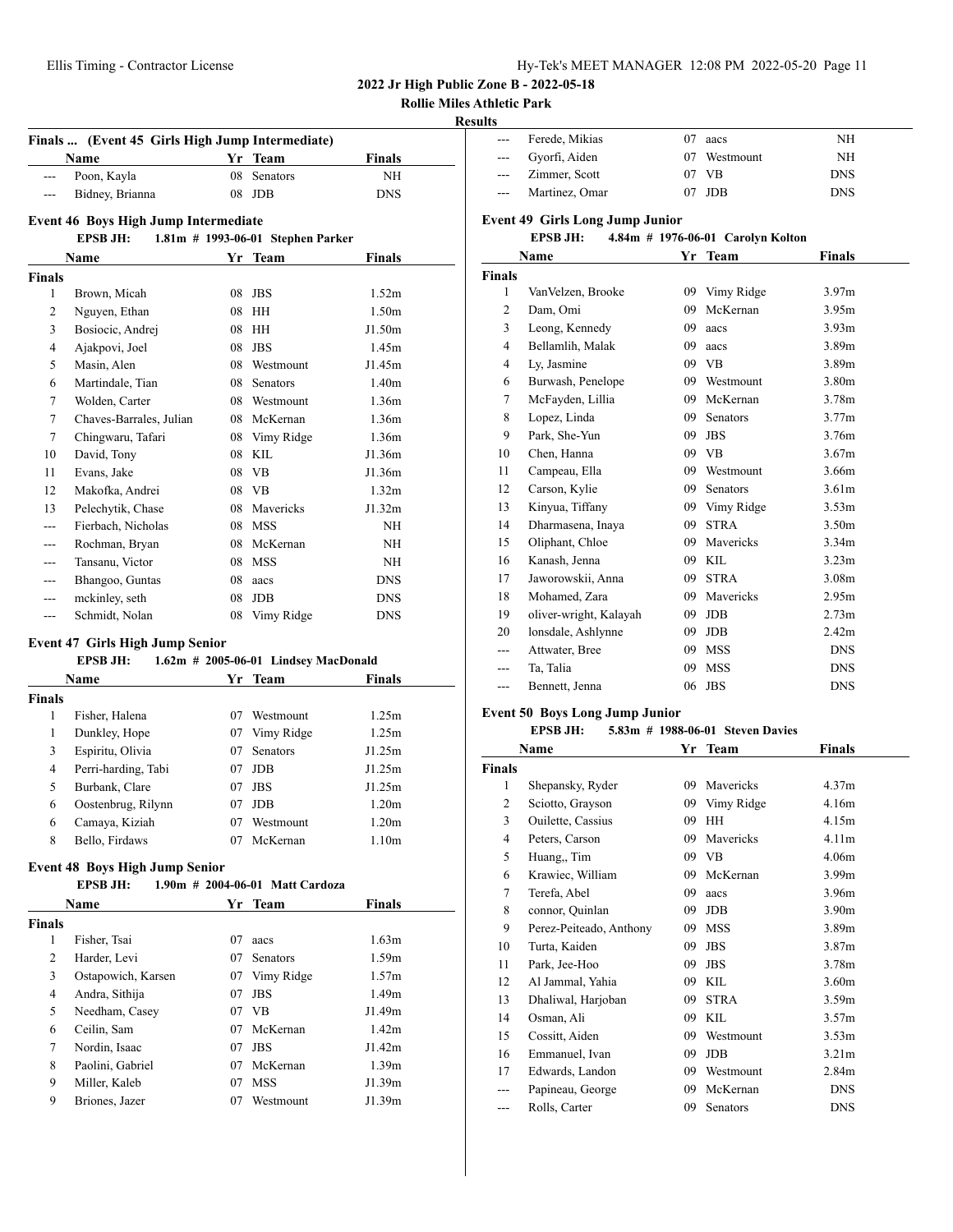|  | Hy-Tek's MEET MANAGER 12:08 PM 2022-05-20 Page 12 |  |  |  |
|--|---------------------------------------------------|--|--|--|
|--|---------------------------------------------------|--|--|--|

**Rollie Miles Athletic Park**

## **Results**

| Finals  (Event 50 Boys Long Jump Junior) |                |     |                 |               |  |
|------------------------------------------|----------------|-----|-----------------|---------------|--|
|                                          | Name           |     | Yr Team         | <b>Finals</b> |  |
| $---$                                    | Morrow, Owen   |     | 09 Vimy Ridge   | <b>DNS</b>    |  |
| $---$                                    | Singh, Diljot  | 09. | <b>Senators</b> | <b>DNS</b>    |  |
| $---$                                    | Chiem, Aiden   |     | 09 HH           | <b>DNS</b>    |  |
|                                          | Haraga, Samuel | 09  | <b>MSS</b>      | <b>DNS</b>    |  |

# **Event 51 Girls Long Jump Intermediate**

## **EPSB JH: 5.08m # 2010-06-01 Mattea Francis**

| Name           |                   | Yr | Team        | <b>Finals</b>     |
|----------------|-------------------|----|-------------|-------------------|
| <b>Finals</b>  |                   |    |             |                   |
| 1              | Enavworhe, Naomi  | 08 | aacs        | 3.93 <sub>m</sub> |
| $\overline{2}$ | Johnson, Ellie    | 08 | Vimy Ridge  | 3.89 <sub>m</sub> |
| 3              | Schultz, Gemma    | 08 | McKernan    | 3.85 <sub>m</sub> |
| $\overline{4}$ | Gannon, Ella      | 08 | <b>MSS</b>  | 3.80 <sub>m</sub> |
| 5              | Jakab, Thamara    | 08 | McKernan    | J3.80m            |
| 6              | Zeng, Alyssa      | 08 | <b>JBS</b>  | 3.71 <sub>m</sub> |
| 7              | Denysenko, Anna   | 08 | <b>STRA</b> | J3.71m            |
| 8              | Hingley, Claire   | 08 | <b>VB</b>   | 3.70 <sub>m</sub> |
| 9              | Perrin, Ella      | 08 | Vimy Ridge  | 3.67 <sub>m</sub> |
| 10             | Shibiru, Yabssra  | 08 | aacs        | 3.64m             |
| 11             | Luna, Asia        | 08 | Senators    | 3.62m             |
| 12             | Jajou, Annika     | 08 | <b>MSS</b>  | 3.61 <sub>m</sub> |
| 13             | Gayle, Amelia     | 08 | Senators    | 3.60 <sub>m</sub> |
| 14             | Bennett, Lexi     | 08 | Mavericks   | 3.41 <sub>m</sub> |
| 15             | Hanna, Joly       | 08 | <b>VB</b>   | 3.39 <sub>m</sub> |
| 16             | Zhao, Sophia      | 08 | <b>STRA</b> | 3.22m             |
| 17             | Purdy, Avery      | 08 | Westmount   | 3.15m             |
| 18             | Abdul Latif, Tiba | 08 | <b>KIL</b>  | 2.97 <sub>m</sub> |
| 19             | Mah, Cadence      | 08 | Westmount   | 2.82 <sub>m</sub> |
| 20             | Penney, Rumaysah  | 08 | <b>KIL</b>  | 2.60 <sub>m</sub> |
|                | Beri, Belzira     | 08 | <b>JDB</b>  | <b>DNS</b>        |
| ---            | Lu. Heidi         | 08 | <b>JBS</b>  | <b>DNS</b>        |

## **Event 52 Boys Long Jump Intermediate**

#### **EPSB JH: 6.32m # 1995-06-01 Ryan Sweeney**

|                | Name               |    | Yr Team         | Finals            |
|----------------|--------------------|----|-----------------|-------------------|
| <b>Finals</b>  |                    |    |                 |                   |
| 1              | Ajakpovi, Joel     | 08 | <b>JBS</b>      | 4.78m             |
| $\overline{2}$ | Seto, Kobee        | 08 | aacs            | 4.72m             |
| 3              | sigurdson, corbin  | 08 | JDB             | 4.58m             |
| 4              | Tucker, Jack       | 08 | McKernan        | 4.55m             |
| 5              | Han, Jimin         | 08 | VB              | 4.50 <sub>m</sub> |
| 6              | Needham, Oliver    | 08 | VB              | 4.31 <sub>m</sub> |
| 7              | Michalski, Gabriel | 08 | <b>STRA</b>     | 4.18m             |
| 8              | Masin, Alen        | 08 | Westmount       | 4.17m             |
| 9              | Pelechytik, Chase  | 08 | Mavericks       | 4.11m             |
| 10             | Edwards, Eli       | 08 | McKernan        | 4.09 <sub>m</sub> |
| 11             | Fantahun, Nahom    | 08 | <b>Senators</b> | 3.77m             |
| 12             | Dhaliwal, Nahar    | 08 | Mavericks       | 3.58m             |
| 13             | Houston, Jacob     | 08 | <b>MSS</b>      | 3.40m             |
| 14             | Sawan, Braden      | 08 | Westmount       | 3.35 <sub>m</sub> |
| 15             | Nasser, Tag        | 08 | KIL             | 3.16m             |
|                | Valliette, Jacob   | 08 | Senators        | <b>DNS</b>        |
|                | mckinley, seth     | 08 | JDB             | <b>DNS</b>        |
|                | Agyemang, Eassah   | 08 | aacs            | <b>DNS</b>        |

| ulto                                              |                                        |     |               |                   |  |  |  |  |  |
|---------------------------------------------------|----------------------------------------|-----|---------------|-------------------|--|--|--|--|--|
|                                                   | Morisson, Liam                         | 08  | Vimy Ridge    | <b>DNS</b>        |  |  |  |  |  |
| ---                                               | Easthom, Rocco                         | 08  | <b>MSS</b>    | <b>DNS</b>        |  |  |  |  |  |
| ---                                               | Schmidt, Nolan                         |     | 08 Vimy Ridge | <b>DNS</b>        |  |  |  |  |  |
|                                                   |                                        |     |               |                   |  |  |  |  |  |
|                                                   | <b>Event 53 Girls Long Jump Senior</b> |     |               |                   |  |  |  |  |  |
| <b>EPSB JH:</b><br>5.50m # 1981-06-01 Joanne Otto |                                        |     |               |                   |  |  |  |  |  |
|                                                   | Name                                   |     | Yr Team       | Finals            |  |  |  |  |  |
| <b>Finals</b>                                     |                                        |     |               |                   |  |  |  |  |  |
| 1                                                 | Schott, Brooklyn                       | 07  | <b>JDB</b>    | 4.09 <sub>m</sub> |  |  |  |  |  |
| $\overline{c}$                                    | Bennett, Jenna                         | 06  | <b>JBS</b>    | 4.05m             |  |  |  |  |  |
| 3                                                 | McCallion, Katherine                   | 07  | McKernan      | 4.00 <sub>m</sub> |  |  |  |  |  |
| 4                                                 | Lee, Jadalynn                          |     | 07 VB         | 3.96m             |  |  |  |  |  |
| 5                                                 | Kasawski, Lainey                       |     | 07 Vimy Ridge | 3.89 <sub>m</sub> |  |  |  |  |  |
| 6                                                 | Boyd, Hannah                           | 07  | Vimy Ridge    | 3.88m             |  |  |  |  |  |
| 7                                                 | Karunga, Wangui                        | 07  | aacs          | 3.84 <sub>m</sub> |  |  |  |  |  |
| 8                                                 | Macovei-Benczur, Zsofia                |     | 07 VB         | 3.79 <sub>m</sub> |  |  |  |  |  |
| 9                                                 | Collantes, Savannah                    | 07  | HH            | 3.75m             |  |  |  |  |  |
| 10                                                | Syed, Zed                              | 07  | McKernan      | 3.71 <sub>m</sub> |  |  |  |  |  |
| 11                                                | Han, Breanna                           | 07  | <b>HH</b>     | 3.68m             |  |  |  |  |  |
| 12                                                | Wilson, Anuoluwapo                     | 07  | <b>STRA</b>   | 3.62m             |  |  |  |  |  |
| 13                                                | Dedora, Addison                        | 07. | Senators      | 3.60 <sub>m</sub> |  |  |  |  |  |
| 14                                                | Mitha, Hadiya                          | 07  | aacs          | 3.57 <sub>m</sub> |  |  |  |  |  |
| 15                                                | McCann, Emilia                         | 07  | Westmount     | 3.54m             |  |  |  |  |  |
| 16                                                | Huckabay, Rebecca                      | 07  | <b>JBS</b>    | 3.47m             |  |  |  |  |  |
| 17                                                | Perri-harding, Tabi                    | 07  | <b>JDB</b>    | 3.42 <sub>m</sub> |  |  |  |  |  |
| 18                                                | Attwater, Ava                          | 07  | <b>MSS</b>    | 3.40m             |  |  |  |  |  |
| 19                                                | Antwi, Rachel                          | 07  | <b>STRA</b>   | 3.38m             |  |  |  |  |  |
| 20                                                | Fisher, Halena                         | 07. | Westmount     | 3.35m             |  |  |  |  |  |
| 21                                                | Phan, Jenavive                         | 07  | Senators      | 3.29m             |  |  |  |  |  |
| 22                                                | Chin, Sage                             | 07  | <b>MSS</b>    | 2.93 <sub>m</sub> |  |  |  |  |  |
| ---                                               | Carter, Charlotte                      | 07  | <b>JBS</b>    | <b>DNS</b>        |  |  |  |  |  |
|                                                   |                                        |     |               |                   |  |  |  |  |  |

## **Event 54 Boys Long Jump Senior**

#### **EPSB JH: 6.38m # 1995-06-01 Travis Davson**

|                | Name               | Yr | <b>Team</b> | <b>Finals</b>     |
|----------------|--------------------|----|-------------|-------------------|
| <b>Finals</b>  |                    |    |             |                   |
| 1              | Brook, Luke        | 07 | Vimy Ridge  | 5.05 <sub>m</sub> |
| $\overline{c}$ | Ostapowich, Karsen | 07 | Vimy Ridge  | 5.01 <sub>m</sub> |
| 3              | Gangodage, Sayuru  | 07 | <b>STRA</b> | 4.73 <sub>m</sub> |
| 4              | Parris, Brayden    | 07 | <b>JBS</b>  | 4.67 <sub>m</sub> |
| 5              | Wiebe, Zach        | 07 | Mavericks   | 4.66m             |
| 6              | Pufong, Thomas     | 07 | VB          | 4.64 <sub>m</sub> |
| 7              | Arutyunov, Andrew  | 07 | aacs        | 4.59m             |
| 8              | Hunh, Nolan        | 07 | aacs        | 4.53m             |
| 9              | Weir Chaba, Colin  | 06 | McKernan    | 4.32m             |
| 10             | Rahman, Sheneef    | 07 | <b>STRA</b> | 4.13m             |
| 11             | Summers, Mason     | 07 | <b>MSS</b>  | 3.95 <sub>m</sub> |
| 12             | Egea, McVaughn     | 07 | HH          | 2.90 <sub>m</sub> |
|                | Chen, Edward       | 07 | VВ          | <b>DNS</b>        |
|                | Briones, Jazer     | 07 | Westmount   | <b>DNS</b>        |
|                | Dyck, Judah        | 07 | <b>MSS</b>  | <b>DNS</b>        |
| ---            | Martinez, Omar     | 07 | <b>JDB</b>  | <b>DNS</b>        |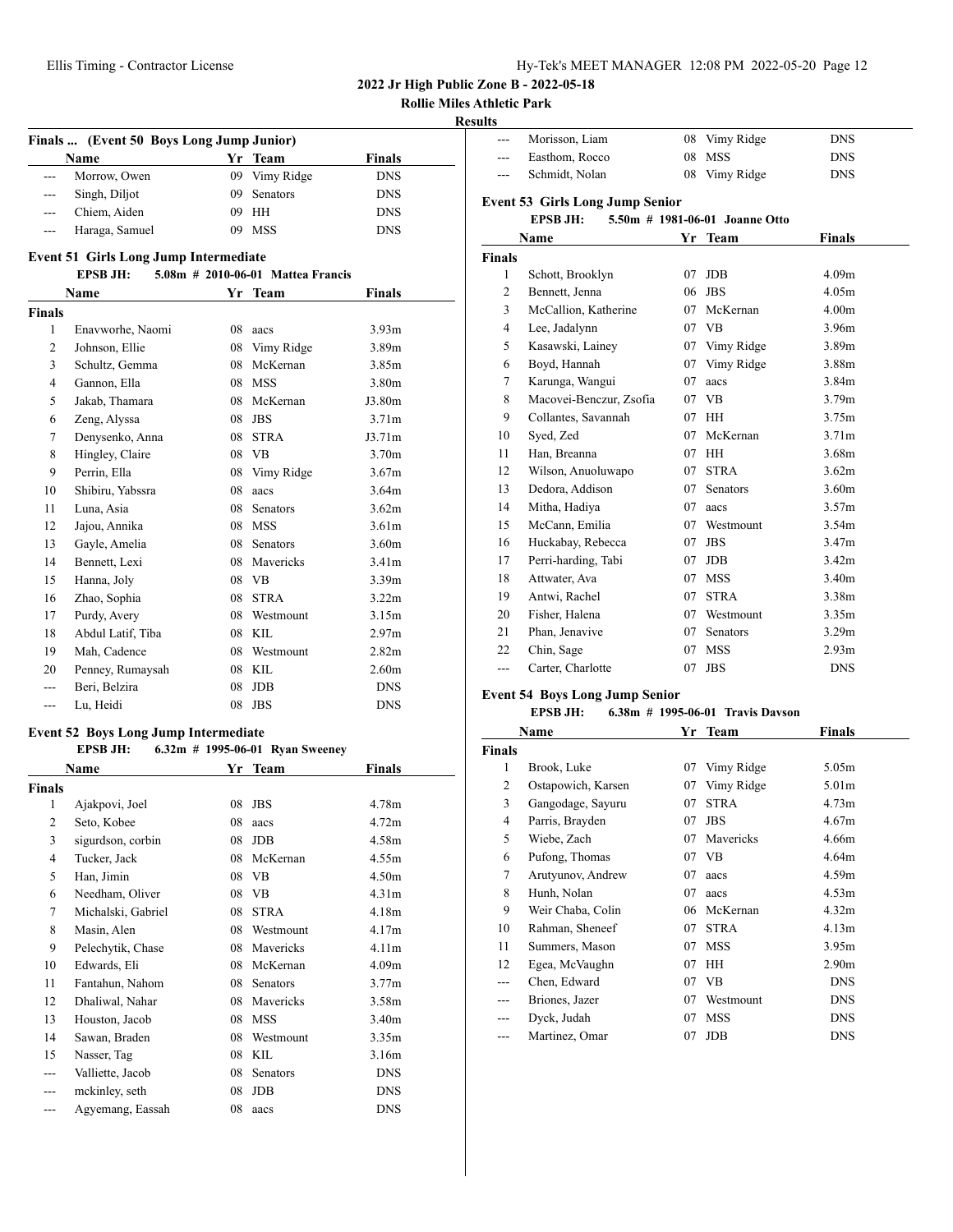#### **Rollie Miles Athletic Park**

#### **Results**

|                | <b>Event 55 Girls Triple Jump Junior</b> |    |                                      |                   |  |
|----------------|------------------------------------------|----|--------------------------------------|-------------------|--|
|                | <b>EPSB JH:</b>                          |    | 10.11m # 2017-06-01 Yllana Estillore |                   |  |
|                | Name                                     |    | Yr Team                              | Finals            |  |
| Finals         |                                          |    |                                      |                   |  |
| 1              | Bird, Hayley                             | 09 | <b>JBS</b>                           | 7.58m             |  |
| $\overline{2}$ | Collantes, Aalayah                       | 09 | <b>HH</b>                            | 7.46m             |  |
| 3              | Wyatt, Grace                             | 10 | Vimy Ridge                           | J7.46m            |  |
| $\overline{4}$ | Jin. Gwen                                | 09 | <b>VB</b>                            | 7.42m             |  |
| 5              | Ta, Talia                                | 09 | <b>MSS</b>                           | 7.35m             |  |
| 6              | Dharmasena, Inaya                        | 09 | <b>STRA</b>                          | 7.24m             |  |
| 7              | Burwash, Penelope                        | 09 | Westmount                            | 7.22m             |  |
| 8              | Chin, Alyssa                             | 09 | <b>MSS</b>                           | 7.19 <sub>m</sub> |  |
| 9              | Park, She-Yun                            | 09 | <b>JBS</b>                           | 6.70m             |  |
| 10             | Zhang, Sophia                            | 09 | <b>VB</b>                            | 6.59m             |  |
| 11             | Robertson, Jillian                       | 09 | Vimy Ridge                           | 6.56m             |  |
| 12             | Dobson, Marin                            | 09 | Mavericks                            | 6.55m             |  |
| 13             | Dhungana, Shrabya                        | 09 | <b>HH</b>                            | 5.88m             |  |
| 14             | Biggs, Mia                               | 09 | Westmount                            | 5.59m             |  |
|                | Nielsen, Bobby-Jo                        | 09 | <b>Senators</b>                      | <b>FOUL</b>       |  |
|                | Deng, Shushu                             | 09 | <b>JDB</b>                           | <b>DNS</b>        |  |
|                | Alyunis, Ronyn                           | 09 | <b>JDB</b>                           | <b>DNS</b>        |  |
| ---            | Barrowman, Jada                          | 09 | <b>JDB</b>                           | <b>DNS</b>        |  |

## **Event 56 Boys Triple Jump Junior**

#### **EPSB JH: 11.34m # 1999-06-01 Chris Muchena**

|                | Name<br>Yr Team         |    | Finals          |                   |
|----------------|-------------------------|----|-----------------|-------------------|
| Finals         |                         |    |                 |                   |
| 1              | Pardo, Graham           | 09 | Vimy Ridge      | 9.42 <sub>m</sub> |
| 2              | Kaczur, Logan           | 09 | JBS             | 8.97 <sub>m</sub> |
| 3              | Nieckar, Zack           | 09 | Vimy Ridge      | 8.77 <sub>m</sub> |
| $\overline{4}$ | Bakal, Dominic          | 09 | VВ              | 8.50 <sub>m</sub> |
| 5              | Park, Jee-Hoo           | 09 | JBS             | 8.12m             |
| 6              | Albert, Grayson         | 09 | HH              | 7.36m             |
| 7              | Grabas, Owen            | 09 | McKernan        | 7.09 <sub>m</sub> |
| 8              | Zhang, Felix            | 09 | VВ              | 6.92m             |
| 9              | Gawlak, Xavier          | 09 | HH              | 6.82m             |
|                | Taylor, Jakob           | 09 | <b>JDB</b>      | <b>DNS</b>        |
|                | Toapanta Delgado, Jesus | 09 | McKernan        | <b>DNS</b>        |
|                | Dhaliwal, Harjoban      | 09 | <b>STRA</b>     | <b>DNS</b>        |
|                | Walker, Jack            | 09 | <b>MSS</b>      | <b>DNS</b>        |
|                | Haraga, Samuel          | 09 | <b>MSS</b>      | <b>DNS</b>        |
|                | Rolls, Carter           | 09 | Senators        | <b>DNS</b>        |
|                | Amos, Christian         | 09 | Westmount       | <b>DNS</b>        |
|                | Randhawa, Harkirat      | 09 | <b>Senators</b> | <b>DNS</b>        |

## **Event 57 Girls Triple Jump Intermediate**

#### **EPSB JH: 10.64m # 1995-06-01 Ruth Ginther**

| Name          |                  |    | Yr Team         | <b>Finals</b>     |  |
|---------------|------------------|----|-----------------|-------------------|--|
| <b>Finals</b> |                  |    |                 |                   |  |
|               | Busenius, Ambrie |    | $08$ JBS        | 9.14 <sub>m</sub> |  |
| 2             | Schultz, Gemma   |    | 08 McKernan     | 8.45m             |  |
| 3             | Schaefer, Ana    | 08 | VB              | 8.38m             |  |
| 4             | Law, Hayley      |    | 08 McKernan     | 8.02 <sub>m</sub> |  |
| 5             | Anderson, Helena | 08 | <b>Senators</b> | 7.84m             |  |
| 6             | Maas, Madison    | 08 | <b>MSS</b>      | 7.65m             |  |

|         | Zeng, Alyssa              | 08 | JBS             | 7.03 <sub>m</sub> |
|---------|---------------------------|----|-----------------|-------------------|
| 8       | Denysenko, Anna           | 08 | <b>STRA</b>     | 6.87m             |
| 9       | Sanchez-Cortez, Rosamelia | 08 | <b>Senators</b> | 6.75m             |
| 10      | Valentine, Anika          | 08 | <b>VB</b>       | 6.34m             |
| 11      | Bennett, Lexi             |    | 08 Mavericks    | 6.13m             |
| 12      | Ajagun, Anjola            | 08 | <b>MSS</b>      | 6.07 <sub>m</sub> |
| $- - -$ | Jerace, Kailey            | 08 | Vimy Ridge      | <b>FOUL</b>       |
|         |                           |    |                 |                   |

## **Event 58 Boys Triple Jump Intermediate**

**EPSB JH: 12.45m # 2019-06-01 Ethan Puyaoan**

|                | Name                           | Yr | <b>Team</b> | Finals            |
|----------------|--------------------------------|----|-------------|-------------------|
| <b>Finals</b>  |                                |    |             |                   |
| 1              | redekop, Alex                  | 08 | <b>JDB</b>  | 10.68m            |
| $\overline{c}$ | Tucker, Jack                   | 08 | McKernan    | 9.98m             |
| 3              | Tutton, Cainan                 | 08 | <b>MSS</b>  | 9.57m             |
| 4              | Nguyen, Ethan                  | 08 | HH          | 9.44m             |
| 5              | Penmetsa, Himanish             | 08 | VВ          | 8.82m             |
| 6              | Peterson, Cole                 | 08 | VВ          | 8.48m             |
| 7              | Kautz, Parker                  | 08 | <b>JBS</b>  | 8.11 <sub>m</sub> |
| 8              | Bal, Manveer                   | 08 | Senators    | 7.97 <sub>m</sub> |
| 9              | Edwards, Eli                   | 08 | McKernan    | 7.78m             |
| 9              | Marghella, Nathan              | 08 | <b>MSS</b>  | 7.78m             |
| 11             | Freeman, Matthew               | 08 | Senators    | 7.49m             |
| 12             | Hernandez-Arriaga, Guillerm 08 |    | Westmount   | 6.88m             |
| ---            | Brown, Jamarco                 | 08 | JDB         | <b>DNS</b>        |
|                | Patterson, Ethan               | 08 | Vimy Ridge  | <b>DNS</b>        |
|                | Verheoff, Keaton               | 08 | Vimy Ridge  | <b>DNS</b>        |
|                | Amir, Bilal                    | 08 | <b>STRA</b> | <b>DNS</b>        |
|                | Dhanda, Sacha                  | 08 | Westmount   | <b>DNS</b>        |
|                |                                |    |             |                   |

## **Event 59 Girls Triple Jump Senior**

# **EPSB JH: 11.02m # 2013-06-01 Kory White**

|        | Name                | Yr | <b>Team</b> | Finals            |
|--------|---------------------|----|-------------|-------------------|
| Finals |                     |    |             |                   |
| 1      | Tao, Hannah         | 07 | VB.         | 7.85m             |
| 2      | Bell, Ellis         | 07 | <b>MSS</b>  | 7.48m             |
| 3      | Leong, Ava          | 07 | VB          | 7.40m             |
| 4      | Stefanov, Victoria  | 07 | <b>STRA</b> | 7.35m             |
| 5      | Han, Breanna        | 07 | HН          | 7.32 <sub>m</sub> |
| 6      | Collantes, Savannah | 07 | HН          | 7.19 <sub>m</sub> |
| 7      | Van, Sophia         | 07 | <b>STRA</b> | 7.17m             |
| 8      | Dufton, Madison     | 07 | Vimy Ridge  | 6.96m             |
| 9      | Elmahidi, Salma     | 07 | Westmount   | 6.90 <sub>m</sub> |
| 10     | Hamza, Ariana       | 07 | JDB         | 6.52m             |
| ---    | MacKenzie, Keva     | 07 | Senators    | <b>DNS</b>        |
| ---    | Hankinson, Hanna    | 07 | Vimy Ridge  | <b>DNS</b>        |
| ---    | MacLennan, Sophie   | 07 | McKernan    | <b>DNS</b>        |
|        | Nychka, Paige       | 07 | MSS         | <b>DNS</b>        |
| ---    | Burbank, Brooke     | 07 | <b>JBS</b>  | <b>DNS</b>        |

## **Event 60 Boys Triple Jump Senior**

#### **EPSB JH: 13.08m # 2001-06-01 Chris Muchena**

| Name           | Yr Team | <b>Finals</b> |  |
|----------------|---------|---------------|--|
| <b>Finals</b>  |         |               |  |
| Needham, Casey | 07 VB   | 11.64m        |  |
| Wang, Reuben   | VВ      | 10.88m        |  |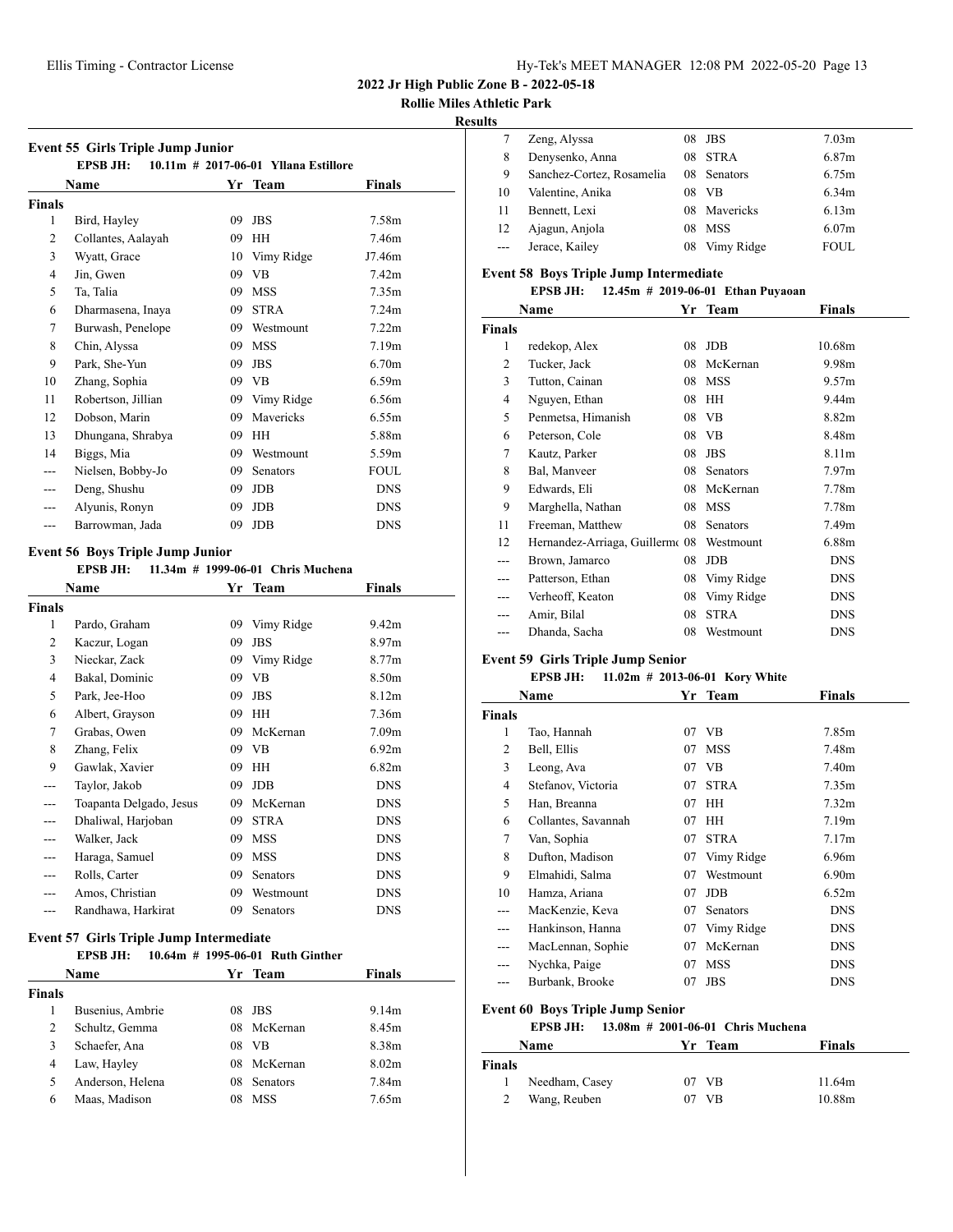**2022 Jr High Public Zone B - 2022-05-18**

**Rollie Miles Athletic Park**

## **Results**

| Finals  (Event 60 Boys Triple Jump Senior) |                    |    |             |                    |  |  |
|--------------------------------------------|--------------------|----|-------------|--------------------|--|--|
|                                            | Name               | Yr | Team        | <b>Finals</b>      |  |  |
| 3                                          | Bui, Matthew       | 07 | <b>STRA</b> | 10.39m             |  |  |
| 4                                          | Dellezay, Austin   | 07 | Vimy Ridge  | 10.01 <sub>m</sub> |  |  |
| 5                                          | Taschuk, Jayden    | 07 | Vimy Ridge  | 9.90 <sub>m</sub>  |  |  |
| 6                                          | Ceilin, Sam        | 07 | McKernan    | 9.84m              |  |  |
| 7                                          | Hassan, Dahir      | 07 | <b>JDB</b>  | 9.11 <sub>m</sub>  |  |  |
| 8                                          | Hood, Sebastian    | 07 | <b>MSS</b>  | 8.91 <sub>m</sub>  |  |  |
| 9                                          | Busse, Jeramiah    | 07 | Westmount   | 7.65m              |  |  |
|                                            | Nelson, Francis    | 07 | McKernan    | <b>DNS</b>         |  |  |
|                                            | Folk, Rowan        | 07 | <b>JBS</b>  | <b>DNS</b>         |  |  |
|                                            | Jama, Yusuf        | 07 | <b>JDB</b>  | <b>DNS</b>         |  |  |
| ---                                        | Al Ghezi, Sammer   | 07 | HH          | <b>DNS</b>         |  |  |
|                                            | Ookeditse, Thabiso | 07 | Westmount   | <b>DNS</b>         |  |  |
| ---                                        | Gibb, Jacob        | 07 | <b>MSS</b>  | <b>DNS</b>         |  |  |
|                                            | Gangodage, Sayuru  | 07 | <b>STRA</b> | <b>DNS</b>         |  |  |
| ---                                        | Garth, Taylor      | 07 | <b>JBS</b>  | <b>DNS</b>         |  |  |

# **Event 61 Girls Shot Put 2.7 kilos Junior**

#### **EPSB JH: 10.91m # 1979-06-01 April Houle**

|                | Name                   | Yr | <b>Team</b> | Finals            |
|----------------|------------------------|----|-------------|-------------------|
| <b>Finals</b>  |                        |    |             |                   |
| 1              | Carey, Elizabeth-Layne | 09 | McKernan    | 7.63 <sub>m</sub> |
| $\overline{2}$ | Collantes, Aalayah     | 09 | <b>HH</b>   | 7.51 <sub>m</sub> |
| 3              | Kwan, Bernice          | 09 | aacs        | 6.86m             |
| $\overline{4}$ | Beide, Meklit          | 09 | aacs        | 6.24m             |
| 5              | Haja, Jena             | 09 | <b>KIL</b>  | 6.22m             |
| 6              | Phillips, Hadley       | 09 | <b>VB</b>   | 6.07 <sub>m</sub> |
| 7              | Chin, Alyssa           | 09 | <b>MSS</b>  | 6.03 <sub>m</sub> |
| 8              | Fisher, Abby           | 09 | Vimy Ridge  | 5.91m             |
| 9              | Kuzik, Katelynn        | 09 | <b>VB</b>   | 5.62m             |
| 10             | Verma, Eva             | 09 | Ravens      | 5.45m             |
| 11             | Sharma, Jeevan         | 09 | Ravens      | 5.41m             |
| 12             | Poudyal, Sunima        | 09 | <b>HH</b>   | 5.10m             |
| 13             | Schwabe, Sofia         | 09 | Vimy Ridge  | 4.91 <sub>m</sub> |
| 14             | McCartney, Katelyn     | 09 | Westmount   | 4.89 <sub>m</sub> |
| 15             | Yassaei, Ariana        | 09 | McKernan    | 4.48m             |
| 16             | Matharu, Ashana        | 10 | <b>STRA</b> | 4.22m             |
| 17             | Osman, Marwa           | 09 | KIL         | 4.07 <sub>m</sub> |
|                | Chahal, Sarah          | 09 | Senators    | <b>DNS</b>        |
|                | Lega, Jaelyn           | 09 | <b>JDB</b>  | <b>DNS</b>        |
| ---            | betty, tamia           | 09 | <b>JDB</b>  | <b>DNS</b>        |
| ---            | Figueroa, Sophia       | 09 | <b>MSS</b>  | <b>DNS</b>        |
|                |                        |    |             |                   |

#### **Event 62 Boys Shot Put 2.7 kilos Junior**

#### **EPSB JH: 14.05m # 1993-06-01 Cam McArthur**

|        | <b>Name</b>             |    | Yr Team     | Finals             |  |
|--------|-------------------------|----|-------------|--------------------|--|
| Finals |                         |    |             |                    |  |
| 1      | Zenaini., Abraham       | 09 | - VB        | 10.10 <sub>m</sub> |  |
| 2      | Basargin, Emelian       | 09 | <b>JBS</b>  | 9.77m              |  |
| 3      | Bolin Watchmaker, Kyran | 09 | Mavericks   | 9.29m              |  |
| 4      | Smorschok, Maximilian   | 09 | <b>STRA</b> | 9.14m              |  |
| 5      | Foster, Logan           | 09 | <b>MSS</b>  | 8.91 <sub>m</sub>  |  |
| 6      | Ironchild, Lethal       | 09 | <b>JDB</b>  | 8.71 <sub>m</sub>  |  |
| 7      | Hassan, Sarem           | 10 | <b>JBS</b>  | 8.40 <sub>m</sub>  |  |
| 8      | Galarneau, Andrew       | 09 | Westmount   | 8.23 <sub>m</sub>  |  |
|        |                         |    |             |                    |  |

| 9   | Bodner, Carter        | 09 | <b>MSS</b>  | 7.97 <sub>m</sub> |
|-----|-----------------------|----|-------------|-------------------|
| 10  | Amenaghawon, Dominion | 09 | aacs        | 7.89m             |
| 11  | Teaciuc, Andrei       | 09 | <b>STRA</b> | 7.59m             |
| 12  | Grayson, Albert       | 09 | HH          | 7.34 <sub>m</sub> |
| 13  | Kumar, Ryan           | 09 | Mavericks   | 7.11m             |
| 14  | Bansal, Arman         | 09 | <b>JDB</b>  | 6.91 <sub>m</sub> |
| 15  | Al Deen Thraya, Saad  | 09 | KIL         | 6.80 <sub>m</sub> |
| 16  | Ali, Momen            | 09 | HН          | 6.47 <sub>m</sub> |
| 17  | Kenny, Egan           | 09 | Vimy Ridge  | 6.42m             |
|     | Akpo, Michael         | 09 | McKernan    | <b>DNS</b>        |
|     | Oppong, Jeremiah      | 09 | aacs        | <b>DNS</b>        |
| --- | Jamieson, Peter       | 09 | McKernan    | <b>DNS</b>        |
| --- | Kudrowich, Ryder      | 09 | Senators    | <b>DNS</b>        |
| --- | Kennett, Ryder        | 09 | Vimy Ridge  | <b>DNS</b>        |
|     | Legros, Kyler         | 09 | Senators    | <b>DNS</b>        |
|     | Amos, Christian       | 09 | Westmount   | <b>DNS</b>        |
|     | Chon, David           |    | 09 VB       | <b>DNS</b>        |

## **Event 63 Girls Shot Put 2.7 kilos Intermediate**

#### **EPSB JH: 12.66m # 2018-06-01 Stephanie Okhinia**

|               | Name                | Yr | Team        | Finals            |  |
|---------------|---------------------|----|-------------|-------------------|--|
| <b>Finals</b> |                     |    |             |                   |  |
| 1             | Treece, Stella      | 08 | VB          | 9.30 <sub>m</sub> |  |
| 2             | Desjarlais, Summer  | 08 | Westmount   | 8.64m             |  |
| 3             | Amenaghawon, Divine | 08 | aacs        | 8.63 <sub>m</sub> |  |
| 4             | Decker, Kierla      | 08 | Mavericks   | 8.44m             |  |
| 5             | Meetoos, Kirra      | 08 | Senators    | 7.90 <sub>m</sub> |  |
| 6             | Butler, Scarlett    | 08 | <b>MSS</b>  | 7.89m             |  |
| 7             | Butler, Dalia       | 08 | McKernan    | 7.43 <sub>m</sub> |  |
| 8             | Sande, Claire       | 08 | Vimy Ridge  | 7.33 <sub>m</sub> |  |
| 9             | Irvine, Breanna     | 08 | <b>JBS</b>  | 7.22m             |  |
| 10            | Clague, Esprit      | 08 | <b>JBS</b>  | 7.00 <sub>m</sub> |  |
| 11            | Tityk, Rowan        | 08 | <b>VB</b>   | 6.95m             |  |
| 12            | Hurst, Khema        | 08 | Westmount   | 6.54m             |  |
| 13            | Tamang, Syesha      | 08 | HH          | 6.40 <sub>m</sub> |  |
| 14            | McHugh, Maya        | 08 | McKernan    | 6.38m             |  |
| 15            | Chinski, Jade       | 08 | <b>MSS</b>  | 5.79m             |  |
| 16            | Sam, Kelly          | 08 | Mavericks   | 5.17m             |  |
| 17            | Huang, Joyce        | 08 | <b>STRA</b> | 4.96m             |  |
| 18            | Amtul, Aleem        | 08 | Ravens      | 4.94m             |  |
| 19            | gibson, ash         | 08 | <b>JDB</b>  | 3.47 <sub>m</sub> |  |
| ---           | mohammed ali, Nejma | 08 | <b>JDB</b>  | <b>DNS</b>        |  |
| ---           | Nguyen, Tina        | 08 | HH          | <b>DNS</b>        |  |
| ---           | Gollop, Izzy        | 08 | Vimy Ridge  | <b>DNS</b>        |  |

#### **Event 64 Boys Shot Put 4 kilos Intermediate**

| EPSB JH: |  | 13.86m # 1980-06-01 Gordon Whittaker |  |
|----------|--|--------------------------------------|--|
|          |  |                                      |  |

| <b>Name</b>   |                 |     | Yr Team      | <b>Finals</b>     |
|---------------|-----------------|-----|--------------|-------------------|
| <b>Finals</b> |                 |     |              |                   |
|               | Zhao, Michael   | 08. | - VB         | 9.75m             |
| 2             | Yih, Brandon    |     | 08 McKernan  | 9.74m             |
| 3             | Barber, James   |     | 08 Mavericks | 9.60 <sub>m</sub> |
| 4             | Figueroa, Jonny | 08  | <b>MSS</b>   | 9.55m             |
| 5             | Moore, Sean     | 08  | <b>JDB</b>   | 9.14m             |
| 6             | Schulz, Matthew | 08  | <b>VB</b>    | 9.12m             |
| 7             | Marquina, Aaron | 08  | <b>MSS</b>   | 8.85m             |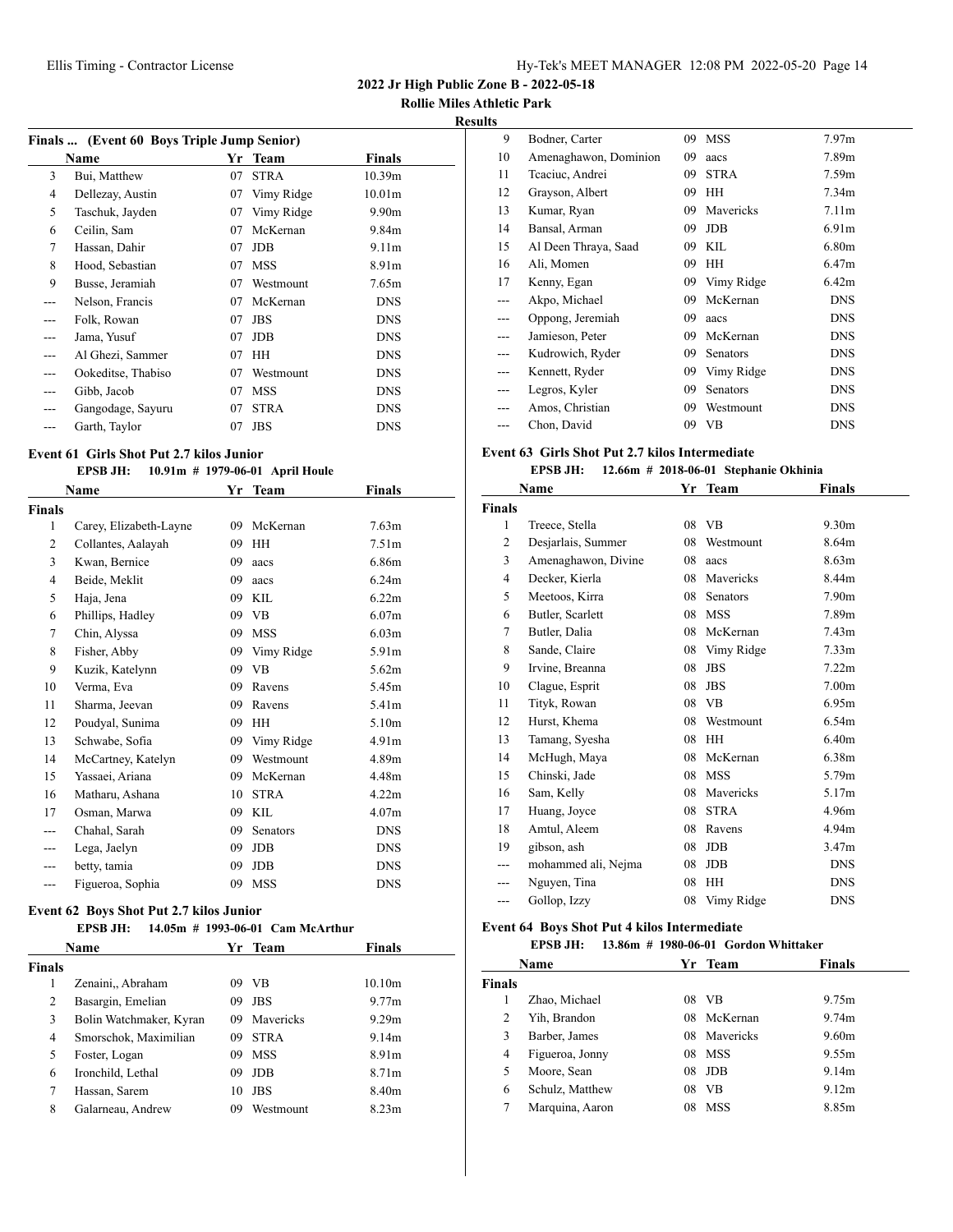**2022 Jr High Public Zone B - 2022-05-18**

# **Rollie Miles Athletic Park**

## **Results**

|     | Finals  (Event 64 Boys Shot Put 4 kilos Intermediate) |    |                 |                   |  |
|-----|-------------------------------------------------------|----|-----------------|-------------------|--|
|     | Name                                                  | Yr | <b>Team</b>     | Finals            |  |
| 8   | Nasser, Tag                                           | 08 | KIL             | 8.80m             |  |
| 9   | Saini, Milo                                           | 08 | HH              | 8.75m             |  |
| 10  | Grant, Alex                                           | 08 | <b>JBS</b>      | 8.25m             |  |
| 11  | Zapata, Tristan                                       | 08 | McKernan        | 8.10m             |  |
| 11  | McCafferty, Ronin                                     | 08 | <b>Senators</b> | 8.10m             |  |
| 13  | Johnson, Ethan                                        | 08 | Mavericks       | 7.41 <sub>m</sub> |  |
| 14  | Montgomery, Keaton                                    | 08 | Ravens          | 7.37 <sub>m</sub> |  |
| 15  | Govind, Aswath                                        | 08 | <b>STRA</b>     | 7.00 <sub>m</sub> |  |
| 15  | Stout, Ronan                                          | 08 | Westmount       | 7.00 <sub>m</sub> |  |
| 17  | Hernandez-Arriaga, Guillermo 08                       |    | Westmount       | 6.40 <sub>m</sub> |  |
| 18  | Panneerselvam, Ganesh                                 | 08 | Ravens          | 4.20m             |  |
| --- | pasok, winston                                        | 08 | <b>JDB</b>      | <b>DNS</b>        |  |
| --- | Jackson, Jayden                                       | 08 | <b>Senators</b> | <b>DNS</b>        |  |
| --- | Robinson, Dominik                                     | 08 | Vimy Ridge      | <b>DNS</b>        |  |
| --- | Mann, Jaden                                           | 08 | <b>JBS</b>      | <b>DNS</b>        |  |
|     | Friesen, Jayden                                       | 08 | Vimy Ridge      | <b>DNS</b>        |  |
|     |                                                       |    |                 |                   |  |

#### **Event 65 Girls Shot Put 2.7 kilos Senior**

|        | EPSB JH:             |    | $12.56m$ # 2018-06-01 Ruby Straszynska |                   |
|--------|----------------------|----|----------------------------------------|-------------------|
|        | Name                 | Yr | Team                                   | Finals            |
| Finals |                      |    |                                        |                   |
| 1      | Davson, Victoria     | 07 | Vimy Ridge                             | 10.98m            |
| 2      | Bell, Ellis          | 07 | <b>MSS</b>                             | 10.12m            |
| 3      | Rami, Amal           | 07 | VB                                     | 9.46m             |
| 4      | Prince, Madge        | 07 | <b>MSS</b>                             | 8.65m             |
| 5      | Kleinmann, Saige     | 07 | Vimy Ridge                             | 8.00 <sub>m</sub> |
| 6      | Carter, Charlotte    | 07 | <b>JBS</b>                             | 7.87 <sub>m</sub> |
| 7      | Brown, Madeline      | 07 | VB                                     | 7.76m             |
| 8      | D'Agostini, Marianna | 07 | aacs                                   | 7.22m             |
| 9      | Discua, Pia          | 07 | McKernan                               | 7.10 <sub>m</sub> |
| 10     | Franczuk, Dominika   | 07 | HН                                     | 6.84m             |
| 11     | Salloum, Sarah       | 07 | <b>STRA</b>                            | 6.73 <sub>m</sub> |
| 12     | Wells, Elizabeth     | 07 | <b>JDB</b>                             | 6.72m             |
| 13     | Kostina, Katy        | 06 | <b>STRA</b>                            | 6.66m             |
| 14     | Kerr, Emelia         | 07 | <b>Senators</b>                        | 6.40 <sub>m</sub> |
| 15     | Dhaliwal, Preet      | 07 | Senators                               | 6.04 <sub>m</sub> |
| 16     | Singh, Safiya        | 07 | aacs                                   | 5.60m             |

#### **Event 66 Boys Shot Put 4 kilos Senior**

# **EPSB JH: 15.33m # 1975-06-01 Greg Ganton**

| Name          |                          |    | Yr Team     | <b>Finals</b>     |  |
|---------------|--------------------------|----|-------------|-------------------|--|
| <b>Finals</b> |                          |    |             |                   |  |
| 1             | Downer, Kobe             | 07 | JDB         | 11.10m            |  |
| 2             | Chen, Jeffrey            | 07 | <b>JBS</b>  | J11.10m           |  |
| 3             | Lamb, Jasper             | 07 | Vimy Ridge  | 10.02m            |  |
| 4             | Balami, Omes             | 07 | <b>STRA</b> | 9.65m             |  |
| 5             | Lan, Mervyn              | 07 | <b>VB</b>   | 9.33 <sub>m</sub> |  |
| 6             | Wang, Reuben             | 07 | VB.         | 9.21 <sub>m</sub> |  |
| 7             | Jones, Vaugh             | 07 | <b>MSS</b>  | 8.93 <sub>m</sub> |  |
| 8             | Triguero, David          | 07 | McKernan    | 8.89m             |  |
| 9             | Nilsson, Lorenz          | 07 | McKernan    | 8.60 <sub>m</sub> |  |
| 10            | Baxter Frigault, Zackery | 07 | Westmount   | 8.23 <sub>m</sub> |  |
| 11            | Kim, Jun                 | 07 | Westmount   | 8.02 <sub>m</sub> |  |
| 12            | Fearnley, Mason          | 07 | Senators    | 7.36m             |  |

| IIts                                             |                   |    |                 |            |  |
|--------------------------------------------------|-------------------|----|-----------------|------------|--|
| 13                                               | Kabacaoglu, Cemil |    | 07 HH           | 6.62m      |  |
| $\qquad \qquad -$                                | Suter, Jesse      | 07 | <b>JDB</b>      | <b>DNS</b> |  |
|                                                  | Anderson, Theron  |    | 07 Vimy Ridge   | <b>DNS</b> |  |
|                                                  | Kahera, Zidan     | 07 | <b>MSS</b>      | <b>DNS</b> |  |
| $---$                                            | Rithie, Brennen   | 07 | <b>Senators</b> | <b>DNS</b> |  |
| <b>Event 67 Girls Javelin Throw Turbo Junior</b> |                   |    |                 |            |  |

# **EPSB JH: 30.96m # 2017-06-01 Charlee Trudgeon**

|               | Name               | Yr | <b>Team</b> | <b>Finals</b>     |
|---------------|--------------------|----|-------------|-------------------|
| <b>Finals</b> |                    |    |             |                   |
| 1             | Karas, Christina   | 09 | <b>JBS</b>  | 18.55m            |
| 2             | Collis, Allyna     | 09 | aacs        | 16.28m            |
| 3             | Han, Esther        | 09 | <b>STRA</b> | 15.87m            |
| 4             | Kwan, Bernice      | 09 | aacs        | 15.63m            |
| 5             | Aissiou, Nadine    | 09 | McKernan    | 15.18m            |
| 6             | Poudyal, Sunima    | 09 | HH          | 14.95m            |
| 7             | Fisher, Abby       | 09 | Vimy Ridge  | 14.90m            |
| 8             | Poulton, Kaylee    | 09 | Vimy Ridge  | 13.80m            |
| 9             | Hayward, Lynden    | 09 | VB          | 13.76m            |
| 10            | Montgomery, Kenley | 09 | Ravens      | 13.47m            |
| 11            | Schuman, Marlee    | 09 | <b>JBS</b>  | 12.69m            |
| 12            | Kuzik, Katelynn    | 09 | VB.         | 12.05m            |
| 13            | betty, tamia       | 09 | <b>JDB</b>  | 11.23m            |
| 14            | Beer, Isobel       | 09 | <b>MSS</b>  | 10.62m            |
| 15            | Harder, Ellana     | 09 | Westmount   | 9.64m             |
| 16            | Alyunis, Ronyn     | 09 | <b>JDB</b>  | 9.18m             |
| 17            | Abdillahi, Souraya | 09 | McKernan    | 7.91 <sub>m</sub> |
| 18            | Barry, Isla        | 09 | <b>MSS</b>  | 7.11 <sub>m</sub> |
| ---           | Chahal, Sarah      | 09 | Senators    | <b>DNS</b>        |

# **Event 68 Boys Javelin Throw Turbo Junior**

# **EPSB JH: 42.90m # 2017-06-01 Hudson ten Brinke**

| Name          |                         | Yr | <b>Team</b> | Finals |  |
|---------------|-------------------------|----|-------------|--------|--|
| <b>Finals</b> |                         |    |             |        |  |
| 1             | Folk, Lucas             | 09 | <b>JBS</b>  | 26.20m |  |
| 2             | Viinikka, Oliver        | 09 | <b>MSS</b>  | 24.00m |  |
| 3             | Nirman, Reet            | 09 | aacs        | 23.22m |  |
| 4             | Sami, Yahia             | 09 | <b>STRA</b> | 21.98m |  |
| 5             | Warsame, Hudayfi        | 09 | <b>HH</b>   | 21.87m |  |
| 6             | Pacquet, Jacob          | 09 | Vimy Ridge  | 21.64m |  |
| 7             | Frechette, Justin       | 09 | Vimy Ridge  | 21.17m |  |
| 8             | Mcinnes, Evan           | 09 | <b>VB</b>   | 21.04m |  |
| 9             | Yue, Matthew            | 09 | aacs        | 19.07m |  |
| 10            | Al Jammal, Yahia        | 09 | KIL         | 17.85m |  |
| 11            | Sylvester, Matteo       | 09 | McKernan    | 17.61m |  |
| 12            | Khan, Raiyan            | 09 | <b>VB</b>   | 17.51m |  |
| 13            | El-Sikhry, Fariss       | 09 | <b>STRA</b> | 17.36m |  |
| 14            | Hiller, Boaz            | 09 | Westmount   | 17.10m |  |
| 15            | Alkhatib, Mazen         | 09 | Mavericks   | 16.81m |  |
| 16            | Bamrah, Simranjeet      | 09 | Mavericks   | 16.65m |  |
| 17            | Toapanta Delgado, Jesus | 09 | McKernan    | 16.18m |  |
| 18            | McCullagh, Matthew      | 09 | <b>MSS</b>  | 16.17m |  |
| 19            | toussaint, emanuel      | 09 | <b>JDB</b>  | 14.47m |  |
| 20            | Bernal, Gian Rilley     | 09 | Ravens      | 14.24m |  |
| 21            | Osman, Ali              | 09 | <b>KIL</b>  | 13.30m |  |
| 22            | Saji, Sreedev           | 09 | Ravens      | 12.55m |  |